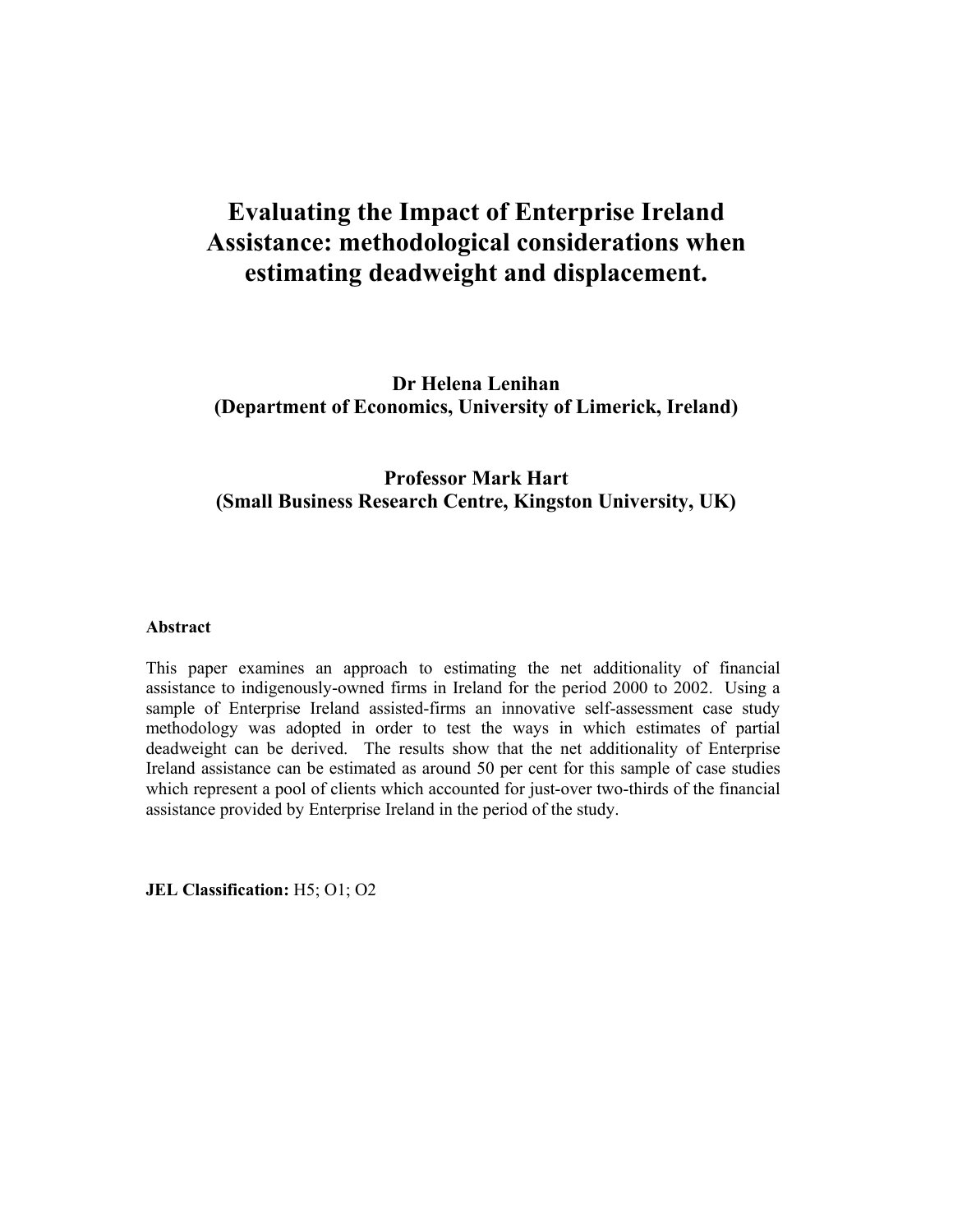## **Evaluating the Impact of Enterprise Ireland Assistance: methodological considerations when estimating deadweight and displacement.**

## **1. Introduction**

An important question in any evaluation of the effectiveness of industrial development policy is what would have happened to firm performance in the absence of assistance from government agencies whose responsibility it is to stimulate growth and competitiveness. To produce an assessment of this counter-factual scenario involves considering two key components of additionality, they are, *deadweight* and *displacement.* In reality, all or part of the growth of an assisted firm might have occurred anyway. This is referred to as *deadweight.* Even with the situation of 'zero deadweight', whereby all firms indicate that in the absence of financial assistance they would not have been able to create any new employment, there remains the possibility that assistance given to one firm displaces jobs in other firms within the national economy. This concept is referred to as *displacement.* Taken together deadweight and displacement allow some assessment of the additional impact of financial assistance provided by a public agency such as Enterprise Ireland which is the subject of this paper.

The paper presents the results of a study of the net additionality of support to Irish industry which had the overall objective to derive estimates of deadweight and displacement in Enterprise Ireland (EI) assisted firms. In order to achieve this objective the study involved the application of a case study approach which involved deriving an estimate of deadweight and displacement based on information obtained from face-to-face interviews with the relevant personnel of 42 Enterprise Ireland assisted firms. This approach is a development of the earlier work on Shannon Development by Lenihan (1999; 2001).

Section 2 provides some background on industrial policy in Ireland and the role of Enterprise Ireland in particular. Section 3 of the paper sets out the main methodological issues associated with this impact evaluation and presents a rationale for the approach adopted by the study team. Finally, Section 4 provides estimates of deadweight and displacement that permit an overall assessment of the net additionality of Enterprise Ireland assistance.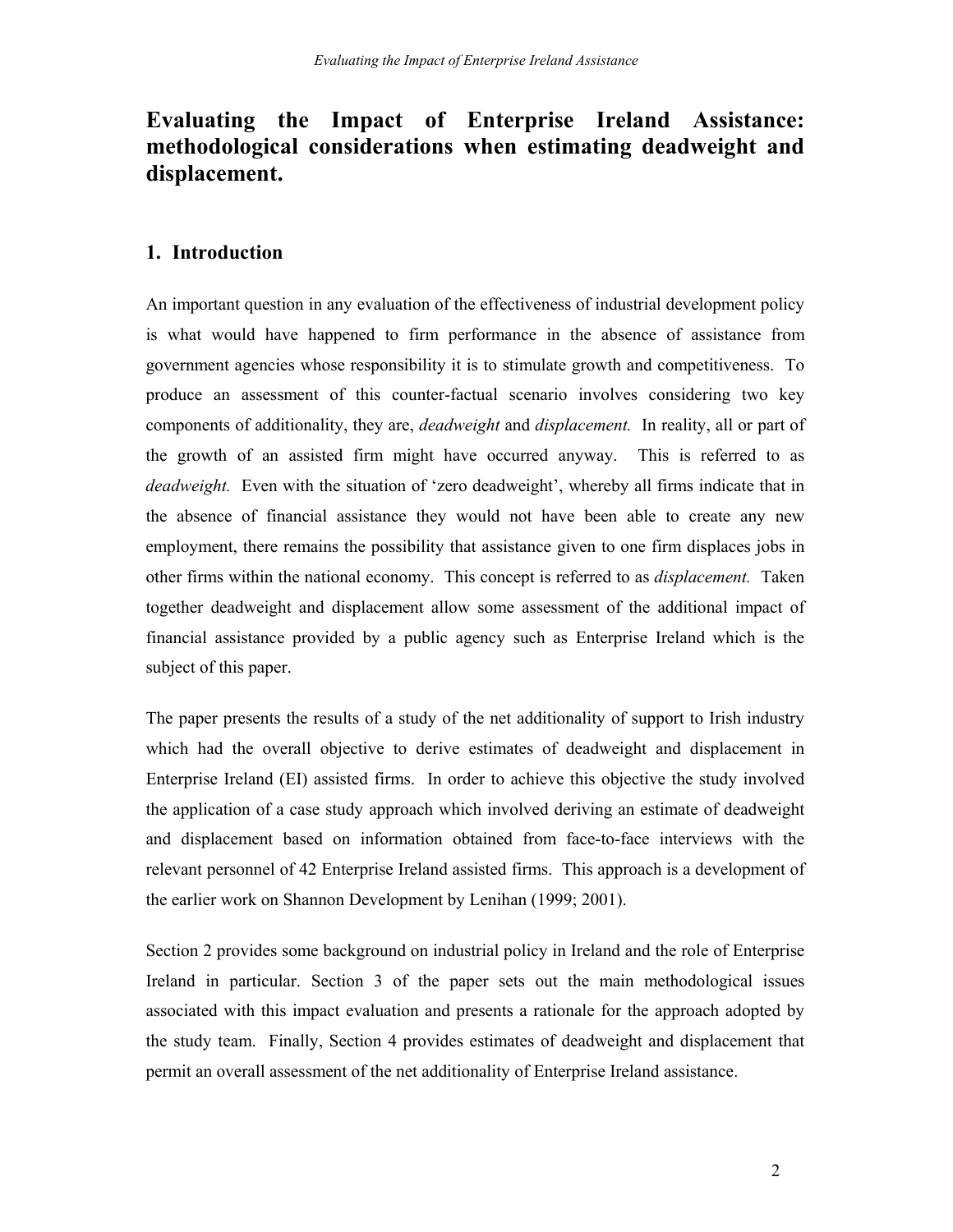## **2. Enterprise Ireland and Industrial Policy In Ireland**

With a menu of tax breaks and subsidies, Ireland has traditionally been successful in encouraging foreign companies to set up branches in Ireland. In 1973, the Industrial Development Authority (IDA) for Ireland set out a plan to concentrate on attracting such investments as the electronics, chemicals and other 'high-technology' sectors. As the 1970s unfolded foreign companies that had located in the ROI before 1973 showed disturbing signs of weakness. It was also realised that most of the foreign firms that located in Ireland in the 1960s came with technically mature, labour-intensive products such as textiles, clothing, footwear, plastics and light engineering. Therefore, the Irish subsidiaries (basically branch plants) generally required few skills to perform their operations.

Since the 1980s there have been several major reports on the nature and orientation of industrial policy in Ireland. In July 1980, the "Telesis Group" was commissioned by the National Economic and Social Council (NESC) to assess industrial policy. Telesis concluded that industrial policy in Ireland suffered from a lack of a clear regional focus and an overemphasis on capital grants to firms. Further, it recommended that:

- tax-based lending should be diverted away from the non-traded sector;
- firms should be encouraged to adopt a strategic approach to their business;
- greater amount of government resources should be earmarked for the growth of the domestic traded sector;
- government should use 'carrots and sticks' to encourage domestic firms to engage in skilled sub-supply;
- greater efforts should be made to induce foreign firms to contribute to the development of domestic firms; overemphasis on foreign industry;
- the development of an internationally competitive indigenous base.

The main recommendations of the Telesis report were given support in the Irish Government's "Industrial Policy White Paper" in 1984.

The Culliton Report (1992) took these developments a step further by recommending a reorganisation of existing grant awarding agencies into two main agencies, one of which should address the needs of indigenous firms, the other should focus on the attraction of foreign owned industry. Of major importance was the conclusion that greater use should be made of equity as opposed to non-repayable grants and the emphasis upon the promotion of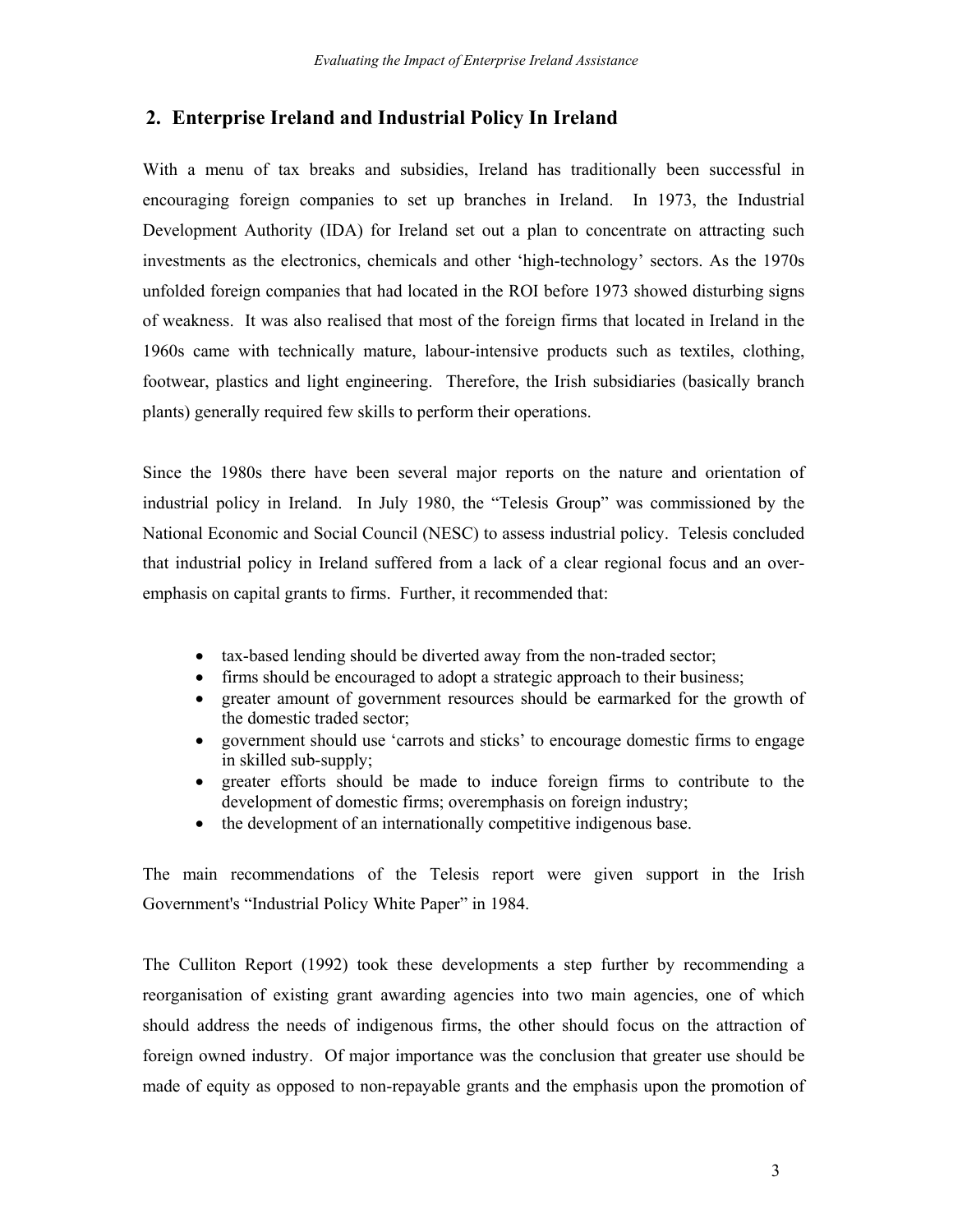growth-oriented industrial clusters. In 1993 the agencies responsible for industrial policy were restructured - 'Forbairt' was established to promote indigenous industry and the IDA was given a mandate to attract Foreign Direct Investment (FDI).

The "Task Force on Small Business" (1994) resulted in two key policy initiatives. First, the "Small Business Operational Programme" and second, "Shaping our Future - A strategy for Enterprise in Ireland in the  $21<sup>st</sup>$  Century", which together provided a longer-term strategic framework for the promotion and subsequent development of an enterprise sector in Ireland. The "Operational Programme for Industrial Development 1994-1999" focussed on helping firms, particularly small indigenous firms increase sales over the five year period 1994-1999. In July 1998 'Forbairt' ceased to exist and a new agency with responsibility for indigenous industry, 'Enterprise Ireland' was established. Enterprise Ireland (EI) was established in 1998.

Enterprise Ireland works with Irish industry and has a client list containing over 3,000 Irish manufacturing and internationally traded service companies. Its objective is to stimulate growth and competitiveness in existing Irish companies through the exploration of new ideas and markets as well as assisting the creation of "High Potential Start-Up Companies" (HPSUs).

## **3. Methodology: the Case Study Approach**

#### **3.1 Introduction**

The case study approach involved the use of a structured questionnaire with respondents during face-to-face interviews which lasted approximately 45 minutes. The respondents comprised the relevant personnel (e.g. managing directors, accountants, financial controllers) of firms that received financial assistance from EI during the years 2000 and 2001. The reason that the face-to-face interview technique was adopted was that in the case of EI assisted firms large quantities of relevant published data were not available. Therefore the only true way to get a grip on the levels of deadweight and displacement associated with EI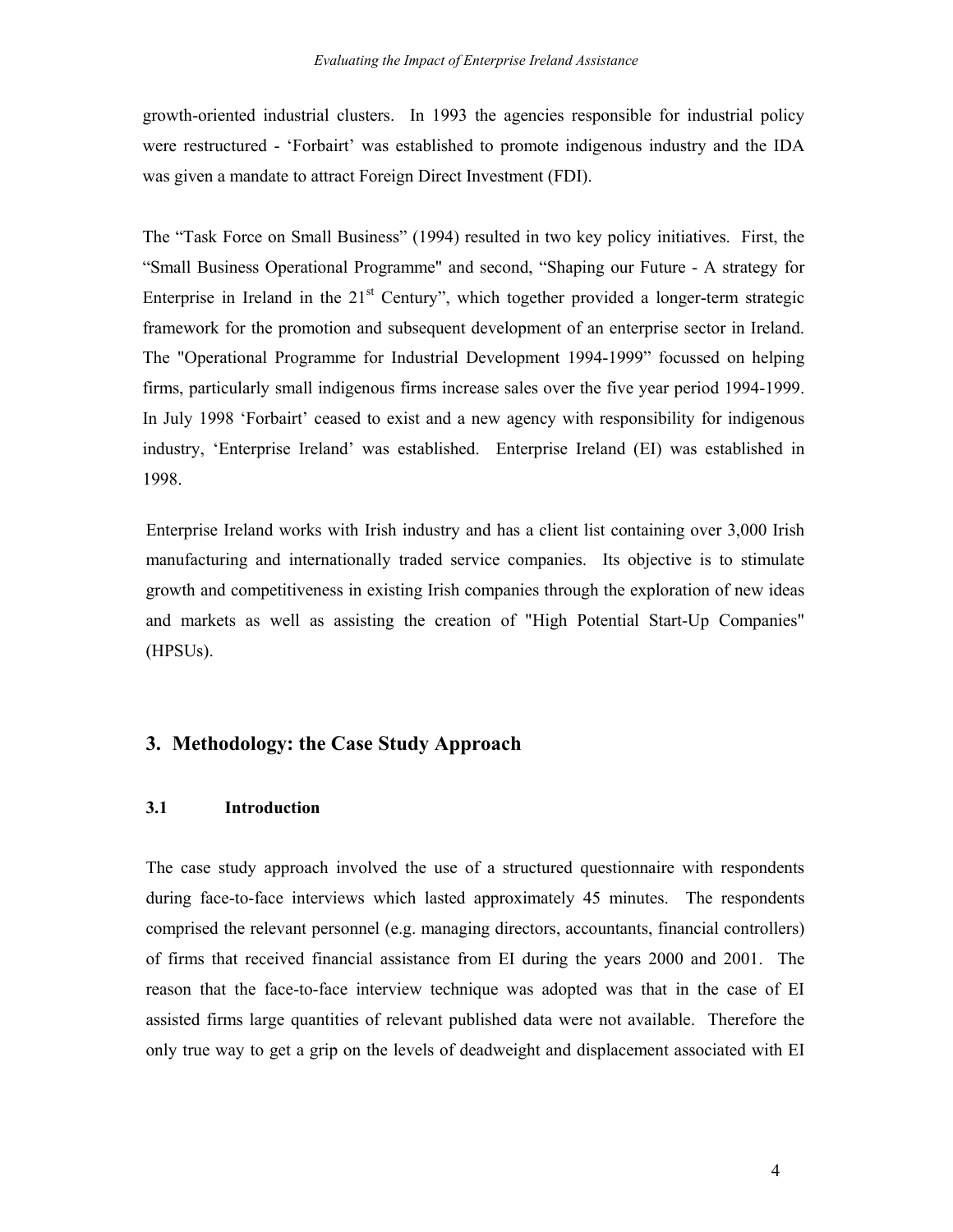assistance was to interview the recipients of financial assistance. The interview approach is also useful for examining the underlying processes at work, that is, cause and effect.

To be included in the survey the following definition of an assisted Enterprise Ireland firm was adopted. The firms (excluding those firms which had received only RTI and e-business support) must have been approved a package of assistance of more than  $\epsilon$ 127,000 in the year 2000 and that by the time of the proposed interview (Autumn 2002) at least 50 per cent of that assistance had been paid. Due to the difficulty of recruiting the required number of firms for the case studies this was relaxed to a 40 per cent drawdown of financial assistance and approvals from the first part of 2001 had to be included.

In order to ensure that the 42 case studies were meaningful in the context of the EI client portfolio an analysis was undertaken to ascertain the scale of financial assistance received by the 'pool' of EI clients conforming to the parameters of the study. The amount of financial assistance paid to EI clients defined above in the two years 2000 and 2001 was  $\epsilon$ 86 million out of a total expenditure of  $E126$  million (excluding universities and CEC). Therefore, the 42 case study firms represent just over two-thirds (68.2%) of EI expenditure in 2000 and 2001. On average, EI provided around 11 per cent of total costs of the projects assisted in the 42 case study firms.It was agreed with Enterprise Ireland that the study should incorporate an assessment of the effectiveness of financial assistance to both established firms (Expansions) and to start-up firms (HPSUs). Overall, 12 HPSUs and 30 Expansion firms were included in the impact survey case studies.

Figure 1 illustrates the range of assistance received from Enterprise Ireland. This data is compiled from the face-to face interview and not from the information held on file by Enterprise Ireland. The most common form of financial assistance from Enterprise Ireland was share capital (mostly in the form of preference shares) followed by financial assistance associated with employment and training. Beyond this financial assistance with feasibility studies and R&D capability aspects of the project was acknowledged by between 25-30 per cent of the sample firms.

Two major differences between HPSUs and Expansions with respect to the nature of the assistance received is evident. First, HPSUs stated that they were more likely to be in receipt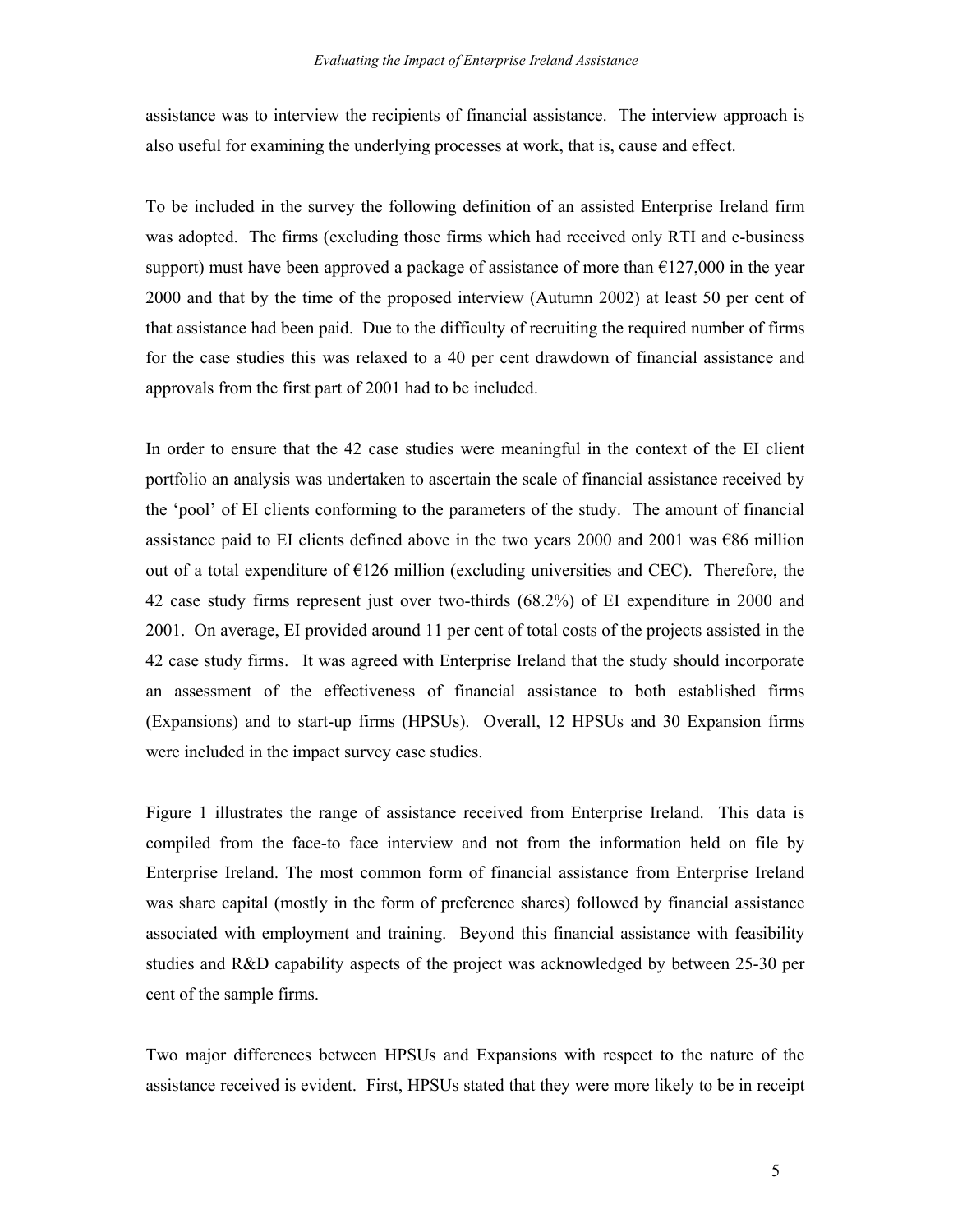of ordinary shares compared to Expansion firms. Second, Expansions were more likely to have received financial assistance for training staff.



**Figure 1: Nature of Assistance from Enterprise Ireland**

#### **3.2 The Survey Questionnaire**

A questionnaire was used to give structure and to ensure consistency during face-to-face interviews. The goal of standardised measurement is central to survey research. It is considered imperative to keep the wording of questions standard across respondents. As Barnekov and Hart (1993) outlined:

*"Increasingly, it is being realised that the way in which questions are posed is as important to a successful evaluation as the methods which are used to analyse the information collected"* (page 1471).

The ultimate aim of the interview technique is to utilise the views of individuals (firms) directly affected by policy in an attempt to identify a 'without policy' position, that is, 'counter-factual position'. As Reid (1995) stated: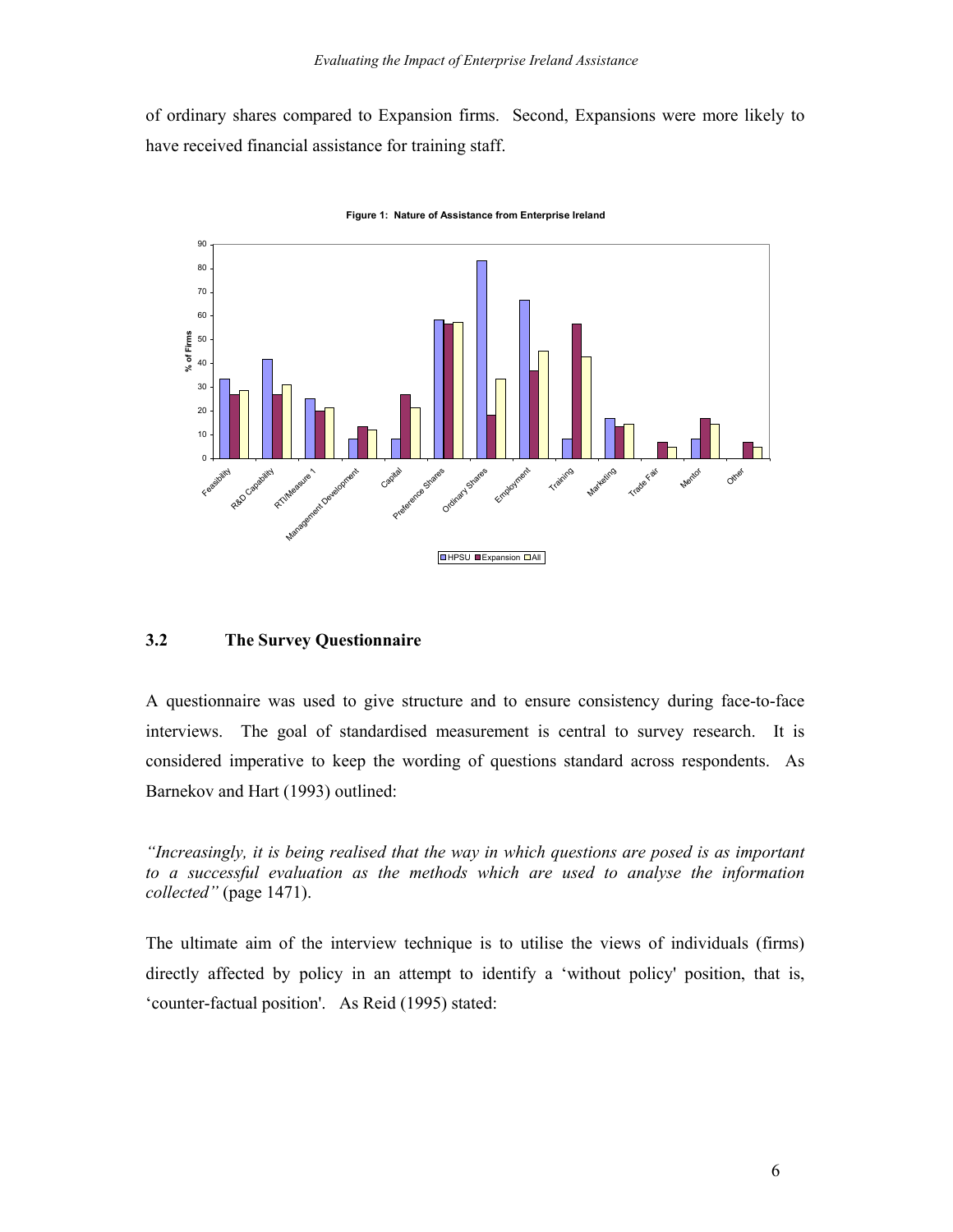*"Field work methods which involve intensive interviews with respondents offer the potential for very accurate and complete data and very high response rates"* (page 15).

There are, as one would expect, inherent difficulties associated with the face-to-face interview technique. The key point is that such a qualitative approach to policy evaluation is people centred. The approach relies on the accuracy of the perceptions of decision makers with respect to their 'counter-factual position', as well as honesty and candidness regarding sensitive issues.

It should always be borne in mind that firms have an interest in the continuation of public support and may thus, over-emphasise the effect assistance has (and thus underestimate the level of deadweight for example) for fear that findings might influence authorities to giving them less or in the extreme case no assistance next time round. It could also be argued that respondents may be reluctant to openly admit that an external input has influenced firm behaviour and hence under-emphasise the effects. In this case, respondents may attribute success to their own efforts, motivation, foresight etc. This notion of respondents being careful with their responses is generally termed the 'respondents effect'. Another possibility is that respondents simply do not know all the possible effects their investments may cause.

As King (1990) argued:

*"Memory and the evidence of documentation that is inevitably selective, can*  easily distort ones views of the balance of probabilities in hypothetical *circumstances some years in the past"* (page 49).

An additional frequently cited criticism of the survey/interview methodological approach regards the issues of 'snapshot' approach and timing. Evaluation is often a 'one-off' exercise conducted soon after a policy intervention has ended or even while it is still in operation. As a follow on from this, there may be an underestimation or overestimation of deadweight. This is due to the fact that many government interventions have associated delay effects. Their positive impact may diminish with time, whereas effects such as displacement may take some time to come to the surface. This implies, therefore, that the timing of face-to-face interviews is of utmost importance. It is very difficult to say what the ideal is. Ultimately, the researcher is faced with a trade-off between (a) allowing enough time for the full impacts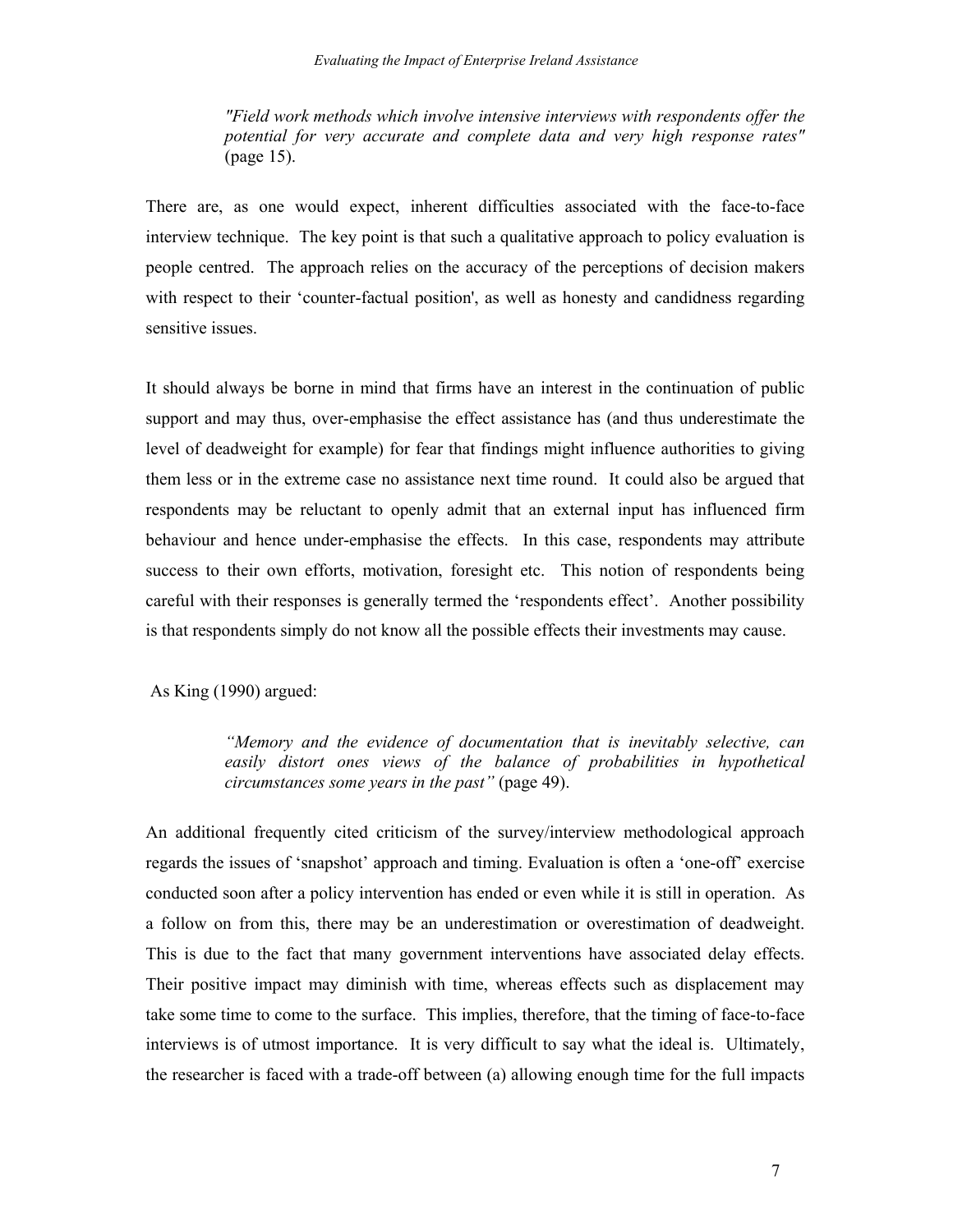of policy to take effect and (b) not delaying the evaluation for too long so that respondents can still recall, in detail, the impacts of the policy intervention as clearly as possible. The problems associated with issues of memory and evidence of documentation, as outlined by King (1990), are key issues of concern here.

To ensure that respondents offered a 'consistent counterfactual scenario' and adapted as easily as possible to the hypothetical line of questioning regarding assistance received from EI, the following measures were undertaken by the research team;

- Respondents were telephoned to explain what the interview would entail. Therefore, (based on previous experience by the research team) by the time the interviewer arrived, respondents were quite ready to answer questions regarding the counterfactual type scenario. This level of focus is necessary given the plethora of assistance measures available to firms in the Republic of Ireland.
- The research team insisted that interviews were only carried out with the respondents who were directly involved in the application for financial assistance. This should ensure a high level of accuracy and reliability regarding the information provided. Further, all interviews were tape-recorded to ensure an accurate record of the interview. Transcripts were also made to facilitate subsequent analysis and interpretation by the research team.
- The questionnaire was piloted on three firms to ensure questions were clear and that there was no confusion regarding the issues addressed. This is imperative when dealing with such sensitive issues as deadweight and displacement. The piloted firms took part in a "participating" pre-test, that is, they were told that it was a practice run and were asked to explain their reactions and answers. Following the 'piloting', some very minor adjustments were made to the questionnaire. These adjustments regarded the meaning, difficulty and ordering of questions being asked. The 'flow' and 'naturalness' of the questionnaire was also improved on, in an attempt to guarantee respondent interest and attention.

## **3.3 Structure of the Questionnaire**

This section focuses on the details (and underlying rationale) of the questions posed. As a starting point, the questionnaire tried to establish whether the recipient of financial assistance was a first time or repeat client of EI. The rationale for addressing this question is that it is generally believed that start-up assistance have more impact on firms than do subsequent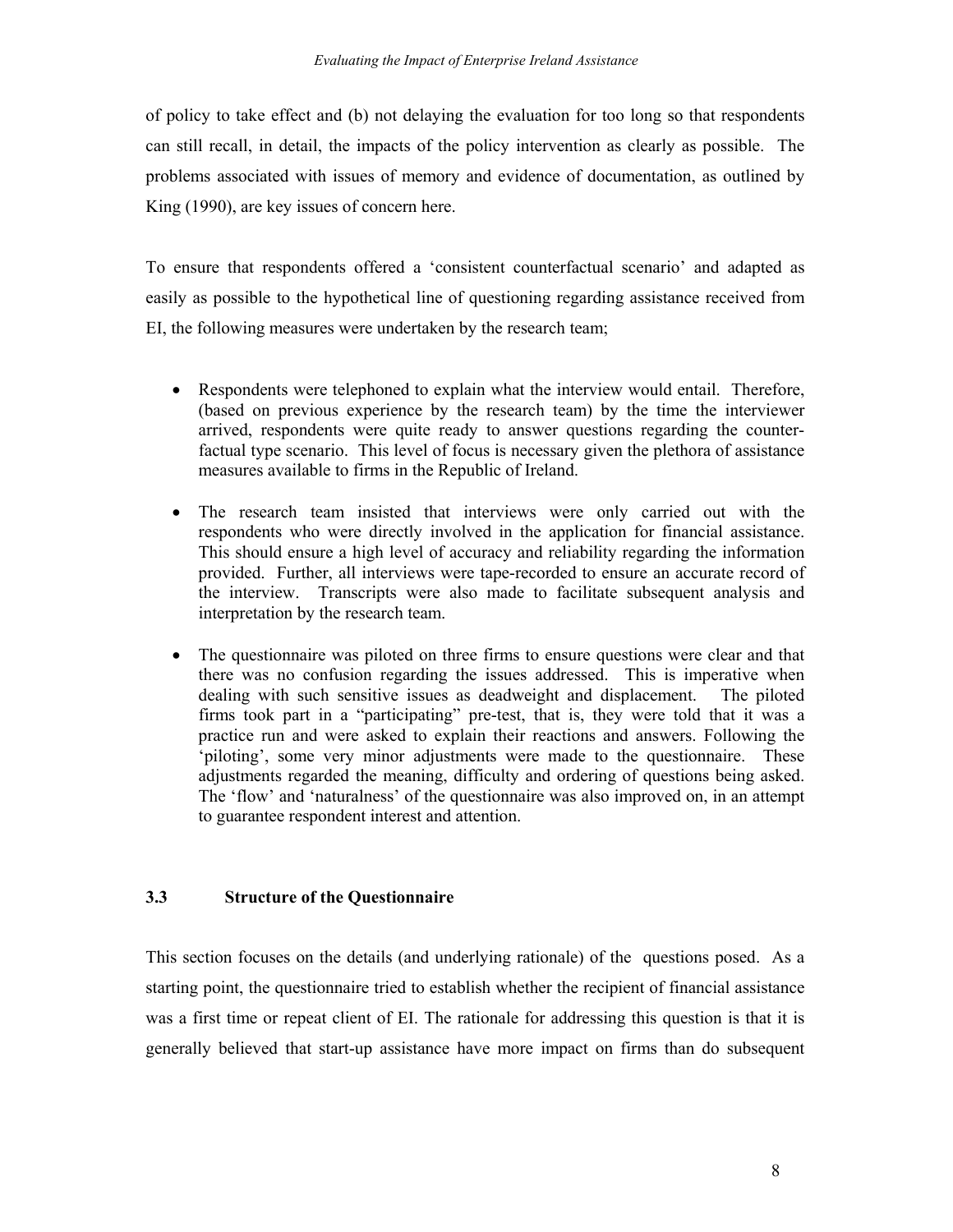financial assistance. The remainder of the questionnaire focused on the specifics of the financial assistance received by the firm from EI.

Given that deadweight and displacement are sensitive issues, some general questions were asked of respondents to begin with, to settle them into the interview, before addressing the two pertinent issues of interest. As Reid (1995) states: *"Lowering the possibility level of threat in an interview by starting with benign general question"* (page 10).

In the preliminary stages of the interview, recipients of financial assistance were asked questions regarding the following: year firm was established, legal form of company, main types of products/services of company, type of financial assistance received from EI, description of project aided (including project aims and objectives) and so on. Once these preliminary questions were addressed, questions which served as measures of deadweight were then asked. This technique was also used to ease the interviewee into the deadweight line of questioning. The words deadweight and displacement were never used at any stage by the interviewer during interviews. The following line of questioning was pursued (which serves as useful measures of deadweight) of respondents: did you undertake a financial appraisal of the project? If yes, did this appraisal include financial assistance from EI? The general belief here is that (as per Sheehan, 1993) if financial assistance is included as part of the investment appraisal then it is likely that the recipient really needed the assistance for the project to go ahead (implying low levels of deadweight). On the other hand, where financial assistance is omitted, it is generally believed that this implies high deadweight levels.

#### **3.4 Estimating Deadweight**

To assess deadweight directly, the following line of questioning was pursued: Respondents were asked to answer the hypothetical question of what would most likely have happened (with hindsight) if they had not received financial assistance from Enterprise Ireland for the specific year in question. More precisely, respondents were asked:

*"In the absence of financial assistance from EI (in 2000 or 2001 depending on when intervention occurred)) would you have (choose one option only)?*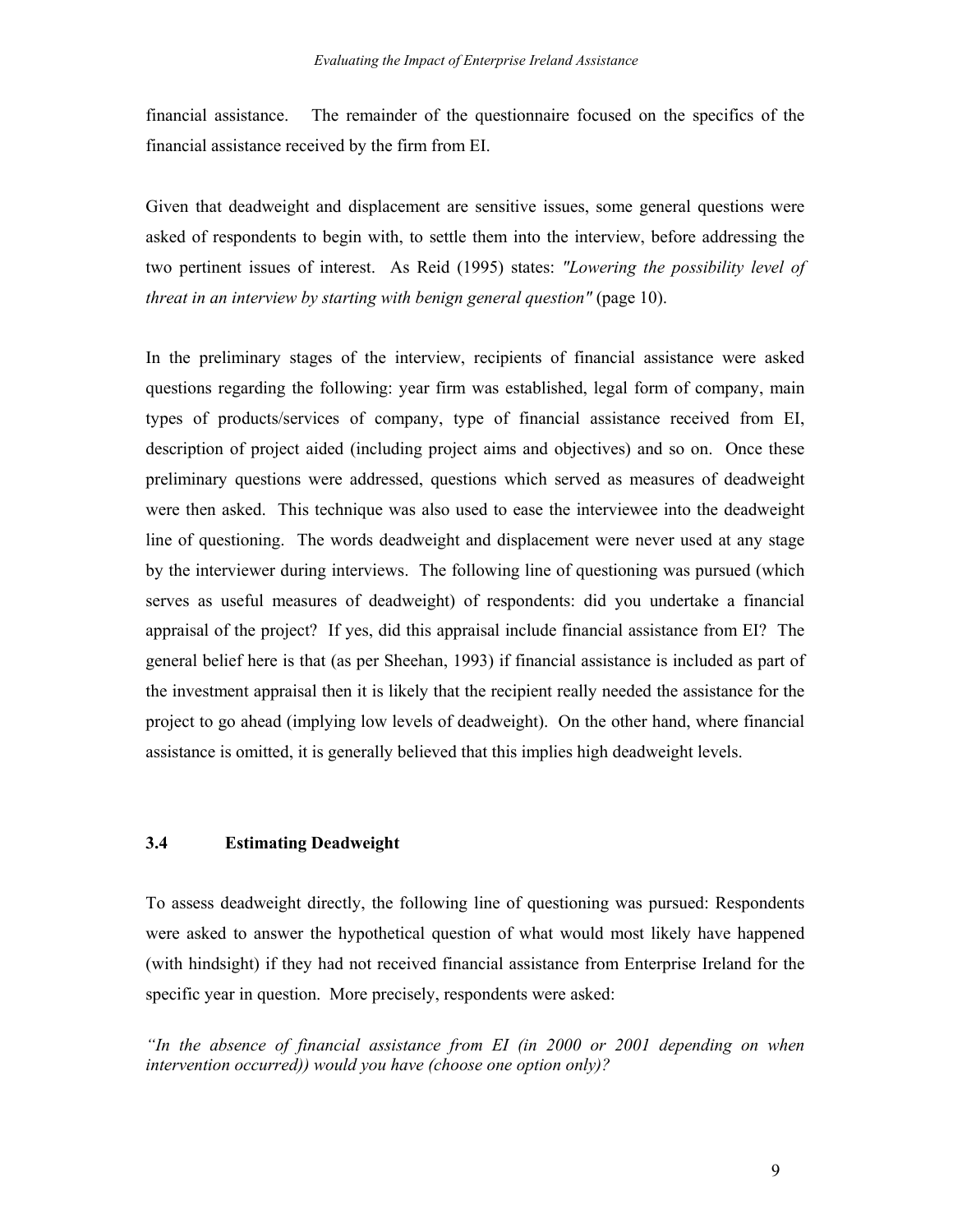- *a) Gone ahead as now unchanged, that is, same scale, time and location.*
- *b) Gone ahead but at a different location, (i.e. outside of Ireland) (Request precise details in follow up questions).*
- *c) Gone ahead at a later date (i.e. delayed the project) (request precise details in follow up questions).*
- *d) Gone ahead but on a reduced scale (i.e. changed the nature of the project-removed certain features such as the research function) (request precise details).*
- *e) Combination of c. and d. (request precise details in follow up questions).*
- f) *Abandoned the project (request precise details in follow up questions)."*

When respondents replied that in the absence of the financial assistance their projects would have gone ahead elsewhere, on a smaller scale, at a later date, or a combination of later date and reduced scale they were asked for precise details of these alternative scenarios.

The above questions facilitate estimates of 'partial' versus 'pure' ('full') degrees of deadweight, and help to provide a picture of what was most likely to have happened if the award had not been made. Option (a) implies 'pure' ('full') deadweight. Options (b), (c), (d) and (e) all imply 'partial' degrees of deadweight; option (f) implies zero deadweight.

In an attempt to quantify the impact of financial assistance received from EI, firms were also asked to assess the number of jobs in their company which 'are now' directly dependent on the financial assistance received from EI for the specific year in question (2000 or 2001). They were also asked to quantify the percentage of current turnover and exports attributable to the financial assistance received from EI for the specific year in question.

As a final measure of deadweight, firms were probed regarding their access to alternative sources of funding (as per Robinson and Wren 1987). More precisely, they were asked:

*"How would you have obtained the extra funds needed if no financial assistance was provided to you by EI?* 

- *Internal funds*
- *Bank*
- *Alternative grant (specify source)*
- *Other, please specify……….."*

As a follow-up question, they were also probed with regards to how successful they think they would have been in accessing these alternative sources. To minimise deadweight, firms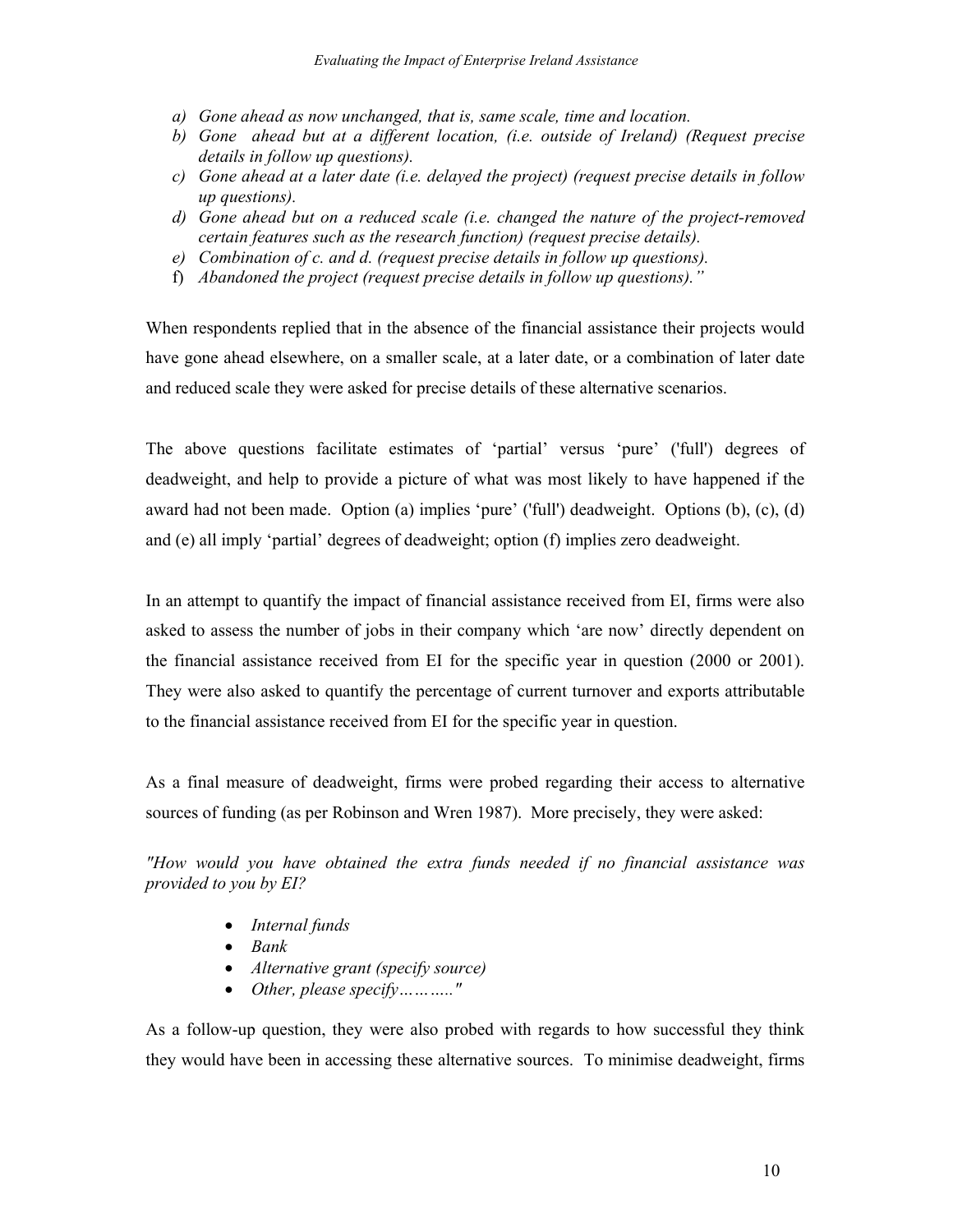should be able to satisfactorily demonstrate that all other avenues of finance have been exhausted.

#### **3.5 Estimating Displacement**

The questionnaire attempted to seek information from the owner-managers on two areas which together can be used to derive an estimate of displacement. First, to establish the extent to which EI assisted firms sell their products nationally rather than internationally. This was addressed by asking the following question: *"What percentage of your current sales are made in each of the following markets? Ireland, UK (including Northern Ireland), Other EU, Other Non-EU".* 

Second, to establish the extent to which sales by EI assisted firms displaces output from other national firms rather than imports. This was assessed by the following questions: *"How many competitors do you have? (I mean businesses you compete with in your main markets)"* and *"Who are your competitors and where are they based?"* The assumption here is that where most competitors are known to be situated nationally, there is a strong assumption that displacement will occur within the assisted area, that is, nationally. However, where competitors are located abroad there is a presumption of no displacement of assisted area jobs. Combining these two pieces of information allows us to derive an estimate of displacement for the case study firms.

## **4. The Additionality of Enterprise Ireland Support**

## **4.1 Introduction**

In this section an evaluative framework is provided in which the 'additionality' (in terms of deadweight and displacement) associated with the assistance approved by firms in 2000 or 2001 is examined. The years 2000 or 2001 were chosen as these were the most recent years for which information regarding financial assistance approvals was available at the outset of this research project.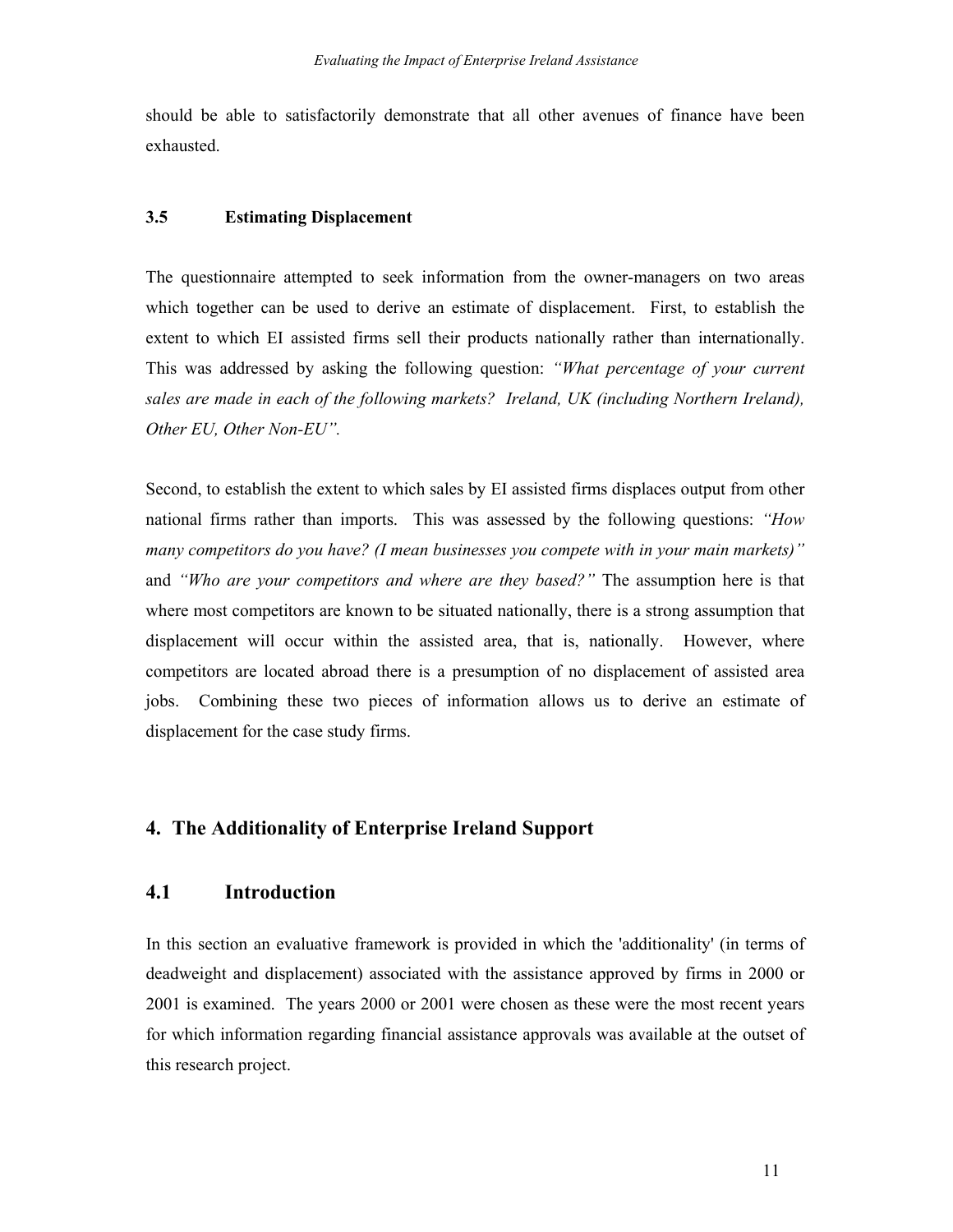## **4.2 Estimating Deadweight**

#### *4.2.1 Categories of Deadweight*

In this study, deadweight is defined as the degree to which projects would have gone ahead without financial assistance from Enterprise Ireland in 2000 or 2001. As discussed above the estimates of deadweight are based on a self-assessment of the counterfactual by the ownermanager of the firm and as a result may be subject to a respondent's effect in both directions. That is, an under or over exaggeration of the effects of EI financial assistance. In this study an attempt to minimise this 'respondent effect' was undertaken by the way survey questions were designed and utilised in the owner-manager face-to-face interviews. A related issue concerns the possibility of bias introduced into the analysis by the random effect of who agreed to be interviewed within the time-scale set aside for the case studies. This problem is controlled for by a series of sensitivity analyses which were designed to isolate the effects of those firms ('big influencers') which were having an undue effect on the estimates of the impact of EI assistance.

The impact of financial assistance provided to firms by Enterprise Ireland is measured in terms of the net change in employment between date of financial assistance approved and date of interview.The percentage of jobs maintained, along with those lost and gained, and the total number of jobs lost or gained over the study period is calculated. In order to estimate deadweight it is necessary to calculate how many of these jobs would still have been created without assistance, that is, how many are truly additional.

The definition of deadweight used in this study takes account of the various degrees or levels of deadweight measured by time, location and scale (or a combination). The issue here is to establish which projects would have gone ahead but in a different form, for example, scaleddown version, or in a different location, or at a later date, without the assistance. When respondents said that in the absence of assistance their project would have gone ahead elsewhere, on a smaller scale, or at a later date, they were asked for precise details of these alternative scenarios. These questions facilitated estimates of 'partial' versus 'pure' ('full') degrees of deadweight and helped to provide a picture of what was most likely to have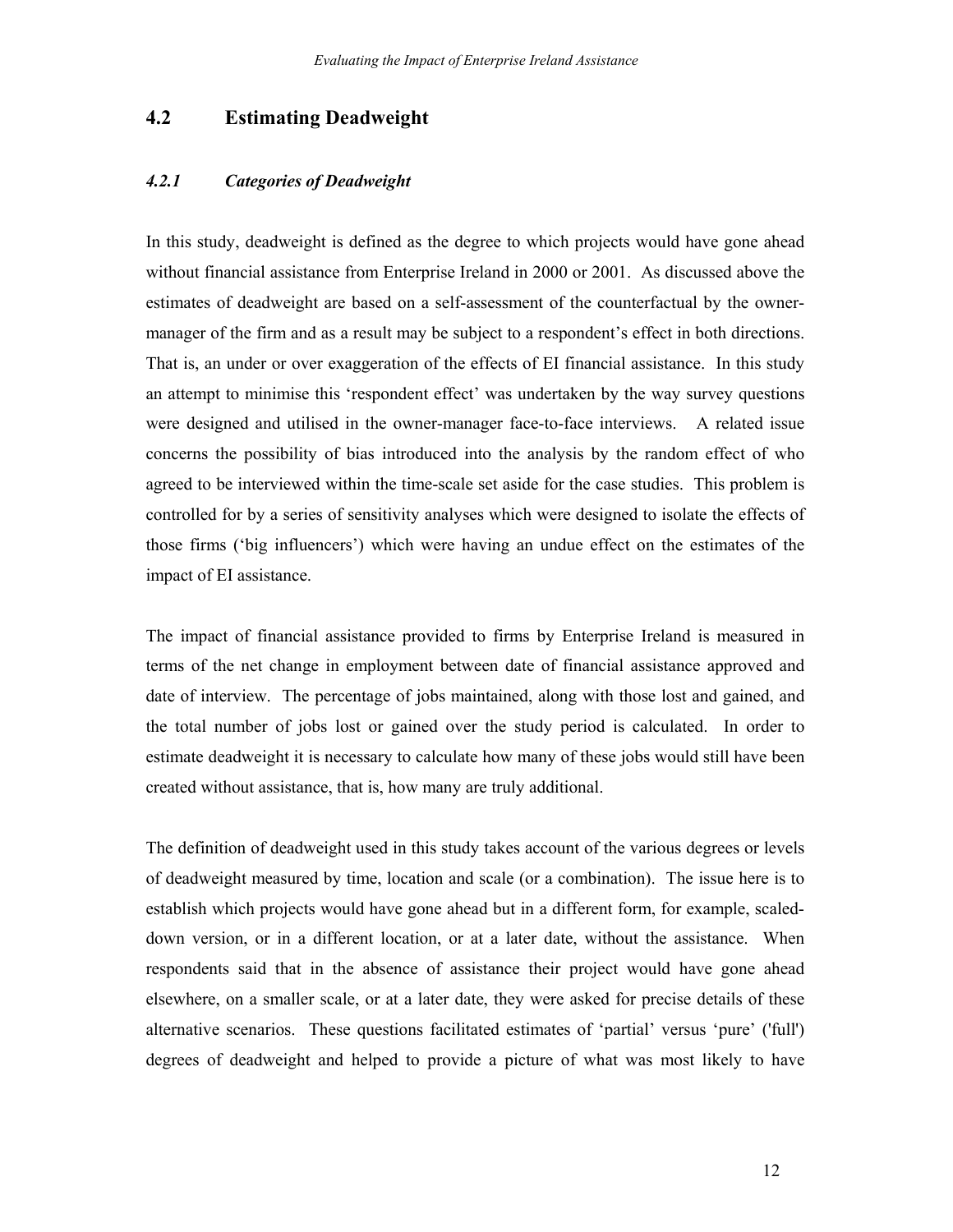happened if the award had not been made. Table 1 shows the responses to the different categories of deadweight for the sample firms.

| <b>Table 1: Deadweight Categories (Owner-Manager Self-Assessment)</b>                                                              |                                                                                                                                       |  |  |  |
|------------------------------------------------------------------------------------------------------------------------------------|---------------------------------------------------------------------------------------------------------------------------------------|--|--|--|
| <b>Deadweight Category</b>                                                                                                         | Percentage of Firms (no. of firms)                                                                                                    |  |  |  |
| Pure (100%) deadweight (a)                                                                                                         | $19\%$ (8)                                                                                                                            |  |  |  |
| Partial deadweight <sup>(b)</sup>                                                                                                  | $0\%$ (0)                                                                                                                             |  |  |  |
| (different location)                                                                                                               |                                                                                                                                       |  |  |  |
| Partial deadweight <sup>(c)</sup><br>(later date)                                                                                  | $7.1\%$ (3)                                                                                                                           |  |  |  |
| Partial deadweight <sup>(d)</sup>                                                                                                  | $35.7\%$ (15)                                                                                                                         |  |  |  |
| (reduced scale)                                                                                                                    |                                                                                                                                       |  |  |  |
| Partial deadweight <sup>(e)</sup><br>(later date and reduced scale)                                                                | $28.6\%$ (12)                                                                                                                         |  |  |  |
| Partial deadweight <sup>(t)</sup>                                                                                                  | $2.4\%$ (1)                                                                                                                           |  |  |  |
| (different location and later date)                                                                                                |                                                                                                                                       |  |  |  |
| Zero deadweight <sup>(g)</sup>                                                                                                     | $7.1\%$ (3)                                                                                                                           |  |  |  |
| (a)<br>the<br>firm<br>deadweight<br>implies<br>Pure<br>2000/2001.                                                                  | would<br>have<br>ahead<br>with<br>gone<br>the<br>project at the same scale, time and location in the absence of assistance from EI in |  |  |  |
| (b)<br>Partial<br>deadweight<br>(different<br>location)<br>ahead with the project at a different location but otherwise unchanged. | implies<br>firm<br>would<br>have<br>gone                                                                                              |  |  |  |
| Partial<br>deadweight<br>(c)<br>(later)<br>date)<br>with<br>the<br>project<br>later<br>at<br>a<br>delayed the project).            | firm<br>implies<br>would<br>have<br>ahead<br>gone<br>date<br>but<br>otherwise<br>unchanged<br>(that)<br>$1S_{\star}$                  |  |  |  |
| (d)<br>Partial<br>deadweight<br>(reduced)<br>scale)<br>ahead<br>with<br>project<br>the<br>anyway<br>unchanged.                     | implies<br>firm<br>would<br>have<br>gone<br>reduced<br>scale<br>but<br>otherwise<br>at<br>a                                           |  |  |  |
| (e)<br>Partial<br>deadweight<br>implies<br>a<br>scale but otherwise unchanged.                                                     | combination<br>of<br>later<br>date<br>reduced<br>and                                                                                  |  |  |  |
| (f)<br>deadweight<br>Partial<br>implies<br>a<br>later date but otherwise unchanged.                                                | combination<br>different<br>of<br>location<br>and                                                                                     |  |  |  |
| deadweight<br>implies<br>$\left( g\right)$<br>firm<br>Zero<br>the absence of assistance from EI in 2000/2001.                      | would<br>have<br>abandoned<br>the<br>project<br>1n                                                                                    |  |  |  |
| <b>Source: Enterprise Ireland Impact Survey (2002)</b>                                                                             |                                                                                                                                       |  |  |  |

As can be seen from Table 1, the vast majority of firms (73.8%) fit into the 'partial' deadweight categories. More precisely, 35.7 per cent fit into the 'reduced scale' category, followed by 28.6 per cent fitting into the 'later date and reduced scale' category with a smaller number of firms in the 'later date' (7.1%) and 'different location and later date' (2.4%) partial deadweight categories. Finally, 19 per cent of firms reported 'pure' (100%) deadweight with 7.1 per cent of firms reporting 'zero' deadweight. Therefore, it is possible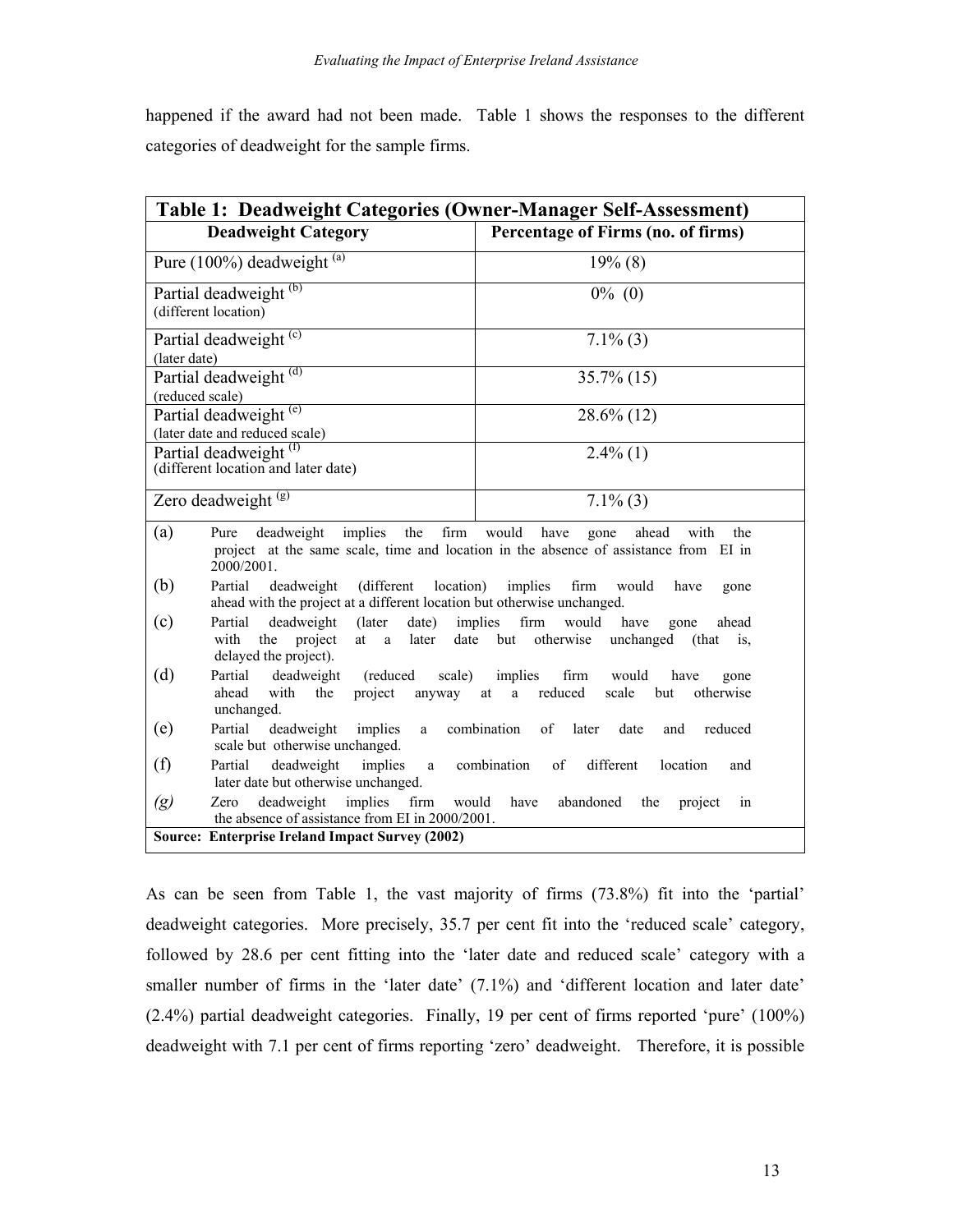to conclude that 81 per cent of the case study firms were impacted to some degree by the financial assistance provided by EI.

From these results we conclude that at the lower end of the spectrum deadweight can be broadly estimated for EI financial assistance as **19 per cent<sup>1</sup>**. In other words, across the sample we can state that this proportion of firms did not need any assistance from EI to undertake and complete their business development project. This estimate has been used widely in many studies which seek to provide an estimate of the counter-factual position using the self-assessment methodology used in this study.

However, this still leaves unresolved the issue of partial deadweight and how that can be combined with the 'pure' deadweight estimate of 19 per cent in order to arrive at a more sensitive and realistic estimate of deadweight. This project used an innovative methodology which was designed to calibrate in terms of employment a measure of deadweight which incorporates a range of partial deadweight options.

#### *4.2.2 An Evaluative Framework for Estimating Deadweight*

In Table 2 the net change in employment for the 42 firms in the sample between the year of the EI financial assistance (either 2000 or 2001) and 2002 is calculated. For the purposes of this analysis the employment data from the Forfás Employment Survey was used. It shows the percentage of jobs maintained along with those lost and gained, and the total numbers of jobs lost or gained over the study period. Overall, just under 50 per cent of firms lost jobs or experienced no change in terms of employee numbers. The other half of firms increased the number they employed during the study period. Overall, the total number of jobs gained was 53. To estimate deadweight it is necessary to calculate how many of these jobs would still have been created without financial assistance, that is, how many of these jobs can be considered as truly additional.

<sup>&</sup>lt;sup>1</sup> Of the 42 firms in the sample, 7 (16.7%) firms would have grown at the same rate; 27 (64.3%) would have grown more slowly; 7 (16.7%) would gave declined and finally one (2.4%) respondent replied that he was unsure. These findings enable us to derive another '**crude' deadweight estimate of 16.7 per cent**. This, in itself, provides a useful check on the self-assessment methodology for 'pure' deadweight.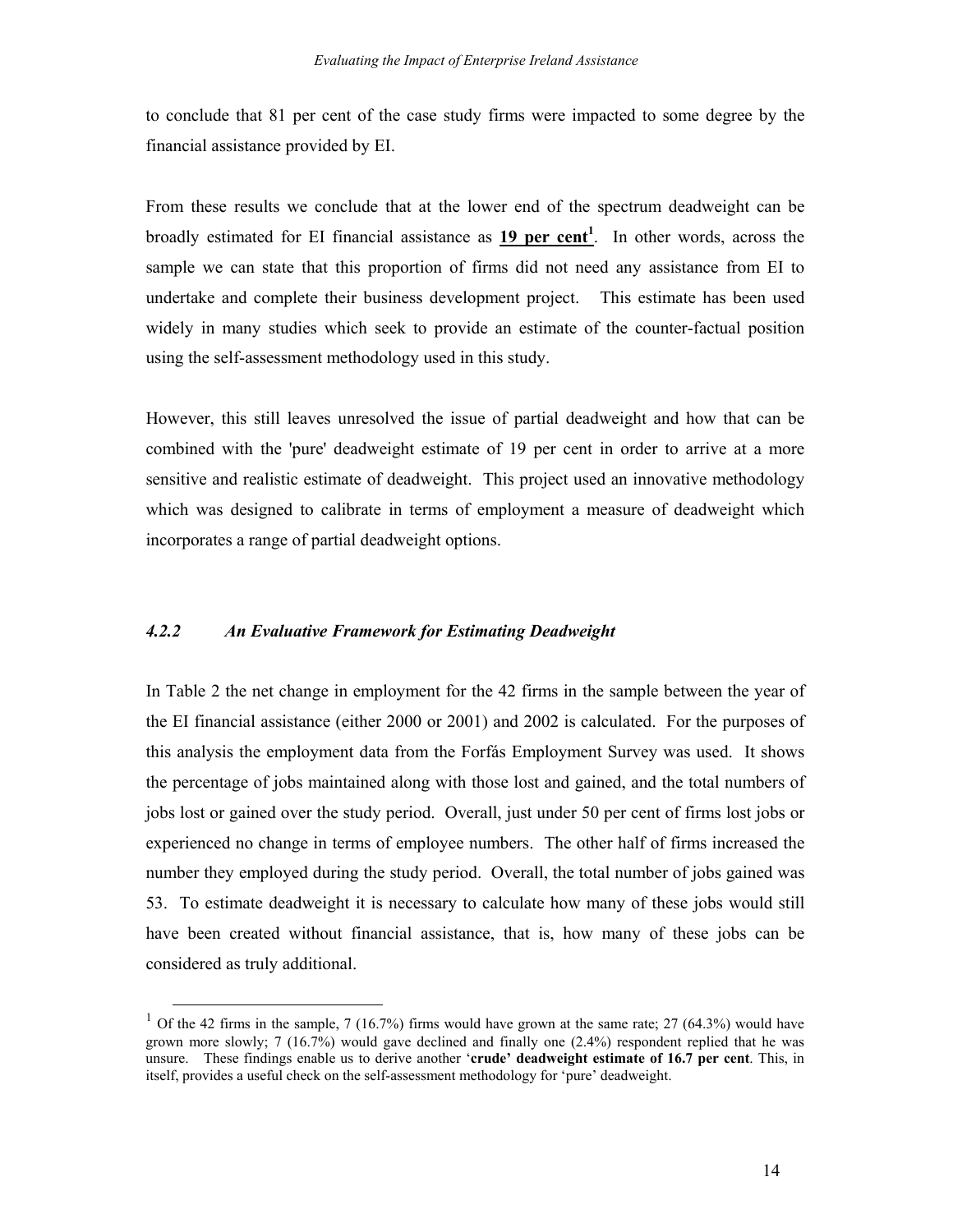| Table 2: Net Employment Change – Case Studies          |                    |                                           |  |  |  |
|--------------------------------------------------------|--------------------|-------------------------------------------|--|--|--|
| <b>Number</b>                                          | Percentage of jobs | <b>Total number of jobs</b>               |  |  |  |
| (percentage) of firms                                  | lost or gained     | lost or gained<br>(net employment change) |  |  |  |
| 17(40.5)                                               | decrease           | $-222$                                    |  |  |  |
| $3(7.1\%)$                                             | no change          | 0                                         |  |  |  |
| $22(52.4\%)$                                           | <i>ncrease</i>     | 275                                       |  |  |  |
| Total jobs gained:                                     |                    | 53                                        |  |  |  |
| <b>Source: Enterprise Ireland Impact Survey (2002)</b> |                    |                                           |  |  |  |

## *4.2.3 Net Employment Change Accounting for EI Impact*

The impact of Enterprise Ireland assistance is measured in terms of changes in employment over the study period. For the purpose of calculating net employment change accounting for additionality a number of assumptions were made about the change in employment during the study period. The assumptions are as follows:

- The assumption for those firms which fit into the 'pure' deadweight category is that there was zero impact in terms of employment over the study period. This occurs in the case of 8 firms (e.g. one of the firms in the sample employed 15 people in 2000, this figure increased to 22 in 2002. Thus net employment change over the study period in the case of that firm equals 7. Given that the firm opted for the 'pure' deadweight option, we can assume that there is no impact of EI assistance in terms of employment. Therefore, for that particular firm net employment change accounting for additionality equals 7 jobs).
- The following subset of assumptions are made regarding firms that fit into the 'partial  $deadweight'$  categories<sup>2</sup>:
	- *Alternative location.* All of the jobs occurring in firms that would have chosen an alternative location *outside* of Ireland will be counted as additional, and thus do not affect the net employment-change figure (the inherent assumption being that without financial assistance from EI these additional jobs would not have accrued nationally). In instances where the '*alternative location'* option was relevant

<sup>&</sup>lt;sup>2</sup> 'Partial deadweight' is defined in terms of scale, time, location or a combination of time and scale or location and later date.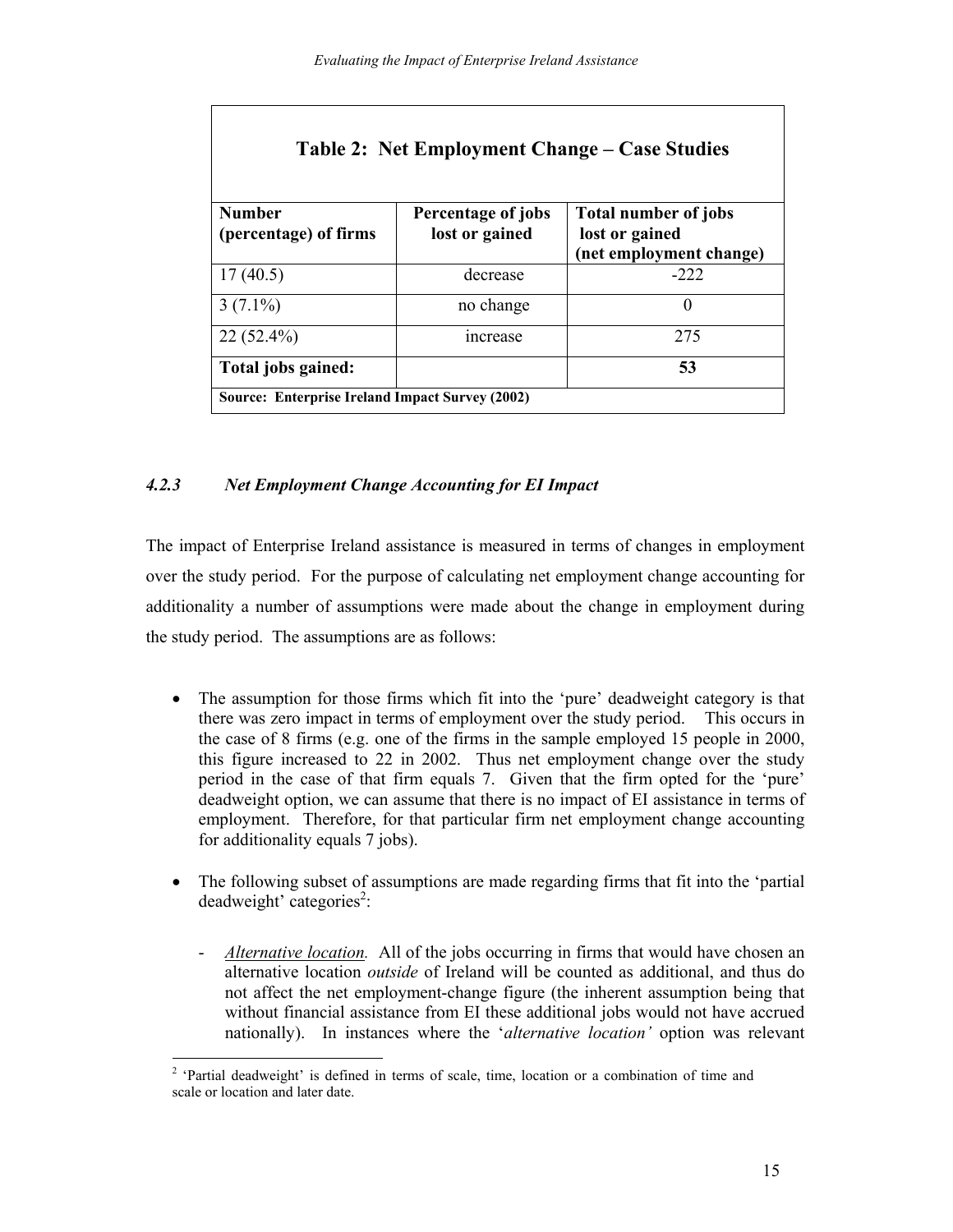respondents were asked the following questions "Where would the project have been located outside Ireland" and "Why would you have chosen this location?"

- *Later date (delayed project).* The inherent assumption here is that the jobs have been in existence for either 1 or 2 years (depending on whether EI assisted the firm in 2000 or 2001).<sup>3</sup> For example, if we assume that the jobs have been in existence for two years, then, if a project was brought forward by six months because of financial assistance then the remaining eighteen months are regarded as deadweight. For example, take a firm which would have delayed the project by eighteen months in the absence of assistance: the firm's net employment change equals eight jobs; however, net employment-change accounting for deadweight equals 75 per cent of 8, that is 6 jobs. In instances where the "*Later date (delayed project*)" option was relevant respondents were asked the following questions "By how long would the project have been delayed? (in terms of months)" and "Why would the project have started up/expanded at this later date"
- *Reduced Scale.* Reduced scale is examined in terms of direct questions to respondents such as "By how much would you have reduced the scale of the project? If relevant the respondent was asked to indicate whether this could be expressed in terms of 'numbers employed', 'size of premises or nature of equipment installed' 'sales to particular markets' 'Research and Development', ' amount of training envisaged'. The impact of reduced scale in terms of numbers employed is used to specifically measure the impact on employment (e.g. one of the firms in the sample had a net employment change over the study period of –2. When asked about how much the project would have been reduced in terms of numbers employed in the absence of EI assistance, the respondent replied 6 jobs. Therefore, the impact of EI assistance equals 6 jobs. Thus, net employment change accounting for additionality equals  $-8$ ). In cases where respondents replied that there was no employment change (but reduced scale would have been in the form of sales to particular markets, R&D, or amount of training envisaged) or they felt that there was an effect in terms of numbers employed but were unable to quantify the impact, the % contribution of EI financial assistance to the overall financing of the project was used as a proxy for reduced scale (this information was ascertained in response to the question *"How was the project financed in total? Enterprise Ireland assistance, Internal Funds, Bank Loan, Equity etc"*). For example, where a financial accounts for 30 per cent of total financing, then the assumption will be made that the scale of the project would have been reduced by 30 per cent in the absence of the financial and thus the net employment-change has been reduced by 30 per cent.
- *Combination of later date and reduced scale:* summation of 2 and 3 as detailed above.

<sup>&</sup>lt;sup>3</sup> Take the hypothetical example of a firm that received financial assistance from EI in 2000 whereas face-to-face interviews were not carried out until 2002 (that is, 2 years later). Thus the inherent assumption here is that these jobs have been in existence for two years. Alternatively, for those firms that received assistance in 2001 the inherent assumption is that the jobs have been in existence for one year.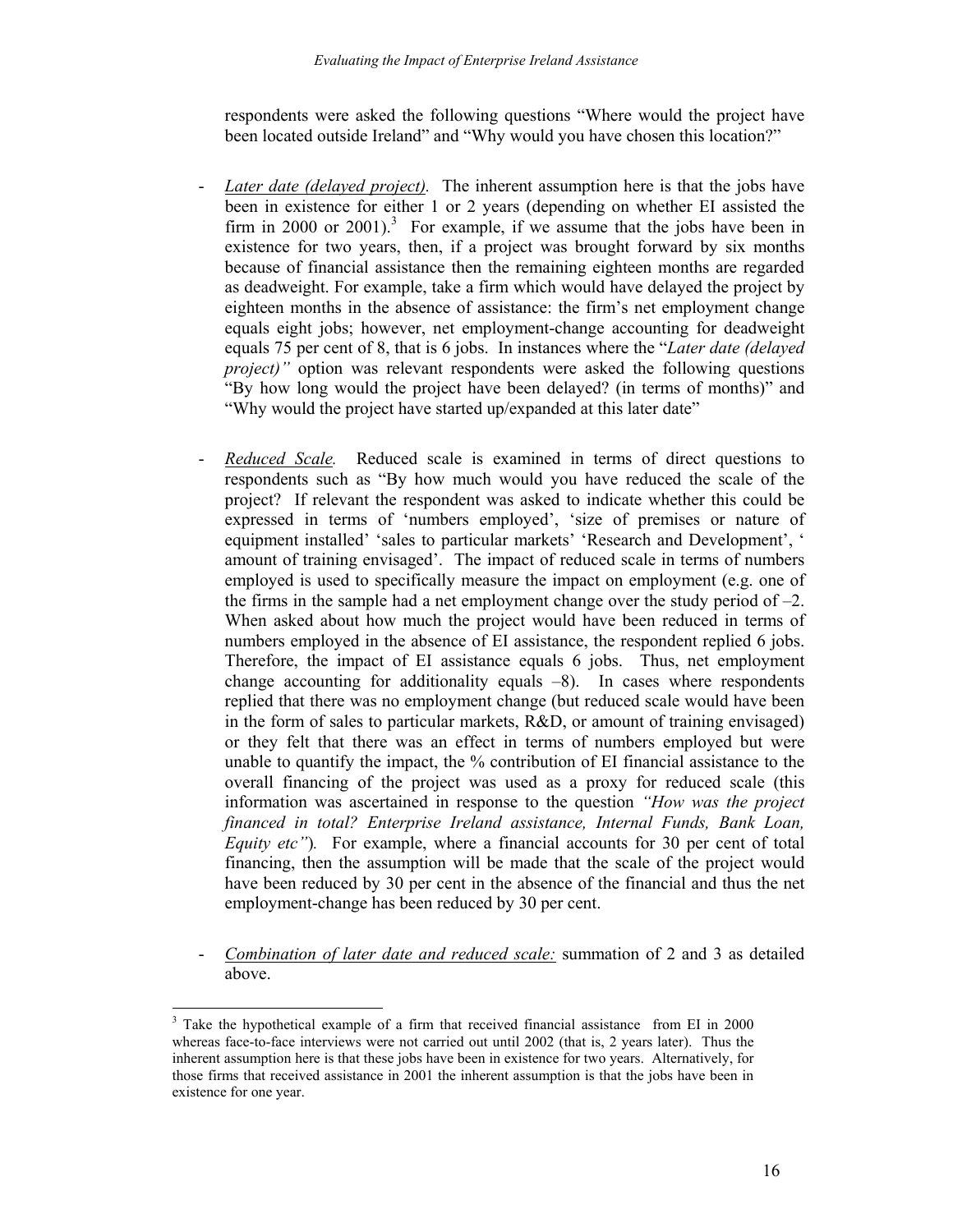- *Combination of different location and later date:* summation of 1 and 2 as detailed above.
- If the project would have been abandoned without financial assistance from Enterprise Ireland, the assumption was that all of the jobs in this category were fully additional, that is, 'zero deadweight' (the same logic is used in the case of firms who either increased, maintained or decreased the numbers of jobs over the study period).

At the time of the interviews with the owner-managers of the 42 case studies the Irish economy had been experiencing a rather mixed performance with a result that almost half of the firms had actually declined in terms of employment since they had received assistance from EI in 2000 or 2001 (see Table 2). This had a major impact on the methodology designed to measure partial deadweight in that for the sample overall this produced a negative figure for *"net employment change accounting for additionality"* because the overall calculation of the impact of EI assistance in terms of employment was negative. As a result it was decided to undertake the deadweight estimate for two groups of firms depending on their employment performance:

- Increase or no change in employment
- Decline in employment

Table 3 incorporates the above assumptions in an estimation of deadweight for the firms in the sample who had increased or experienced no change in employment. The net employment change over the study period for these 25 firms was 275 jobs. The overall impact of EI financial assistance in terms of employment equals 146.2 jobs (i.e. 146 jobs). The net employment change figure for jobs accounting for additionality equals 128.8 (i.e. 129 jobs). In other words because of EI financial assistance, there was an increase of 146 jobs over the study period. Thus, deadweight for this group of firms is given by:

## *Deadweight = 275 jobs - 146 jobs/275 jobs \*100 = 46.9%*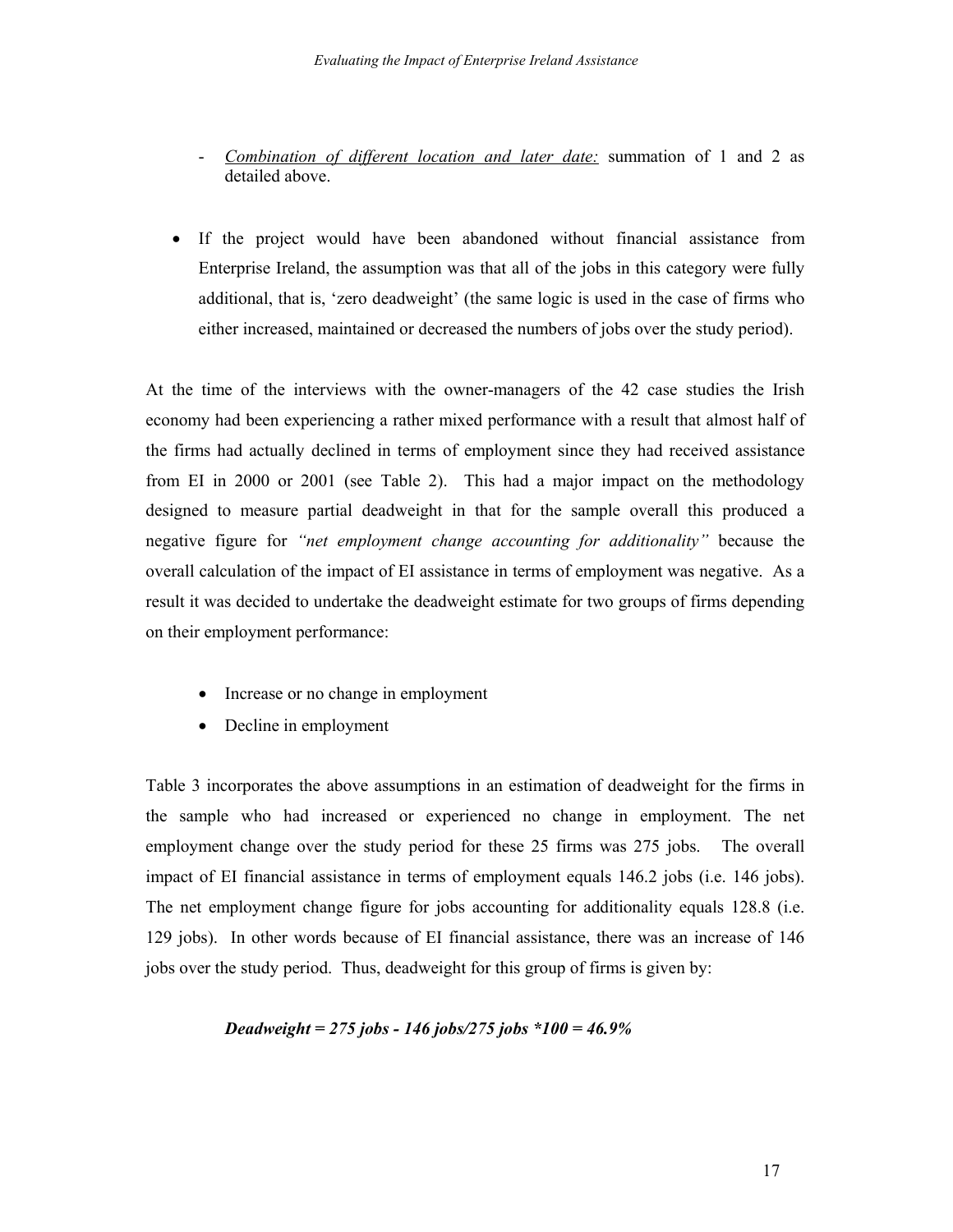that is, 46.9 per cent of the additional jobs would have occurred anyway. Thus additionality, net of deadweight, is 53.1 per cent of the jobs created.

| Deadweight<br>Category                  | Number of<br><b>Employees in</b> |      | <b>Net</b><br><b>Employment</b><br>change | <b>Impact of EI</b><br>assistance in<br>terms of | Counterfactual<br>(expressed in<br>terms of net |  |
|-----------------------------------------|----------------------------------|------|-------------------------------------------|--------------------------------------------------|-------------------------------------------------|--|
|                                         | 2000/2001                        | 2002 |                                           | employment                                       | employment<br>change)                           |  |
| Pure                                    | 305                              | 387  | 82                                        | $\boldsymbol{0}$                                 | 82                                              |  |
| Alternative<br>location                 |                                  |      |                                           |                                                  |                                                 |  |
| Later date                              | 33                               | 42   | 9                                         | 9                                                | $\overline{0}$                                  |  |
| Reduced scale                           | 510                              | 581  | 71                                        | 44.8                                             | 26.2                                            |  |
| Later date and<br>reduced scale         | 307                              | 373  | 66                                        | 45.4                                             | 20.6                                            |  |
| Different<br>location and<br>later date | 95                               | 103  | 8                                         | 8                                                | $\overline{0}$                                  |  |
| Zero<br>(Project<br>abandoned)          | 16                               | 55   | 39                                        | 39                                               | $\overline{0}$                                  |  |
| Total:                                  | 1266                             | 1541 | 275                                       | 146.2                                            | 128.8                                           |  |

**Source: Enterprise Ireland Impact Survey (2002)**

This estimate of deadweight included 6 firms who had indicated that in the absence of EI financial assistance they would have gone ahead with their project anyway. Table 4 repeats the analysis for only those firms recording partial deadweight responses and had recorded a net increase or static change in employment since they had received EI financial assistance (n=19). The net employment change over the study period for these 19 firms was 193 jobs. The overall impact of EI financial assistance in terms of employment remains 146.2 jobs (i.e. 146 jobs) as the 6 firms removed from the analysis had zero jobs associated with EI assistance. The net employment change figure for jobs accounting for additionality equals 46.2 (i.e. 46 jobs). In other words because of EI financial assistance, there was an increase of 146 jobs over the study period. Thus, deadweight for this group of firms is given by:

#### *Deadweight = 193 jobs - 146 jobs/193 jobs \*100 = 24.4%*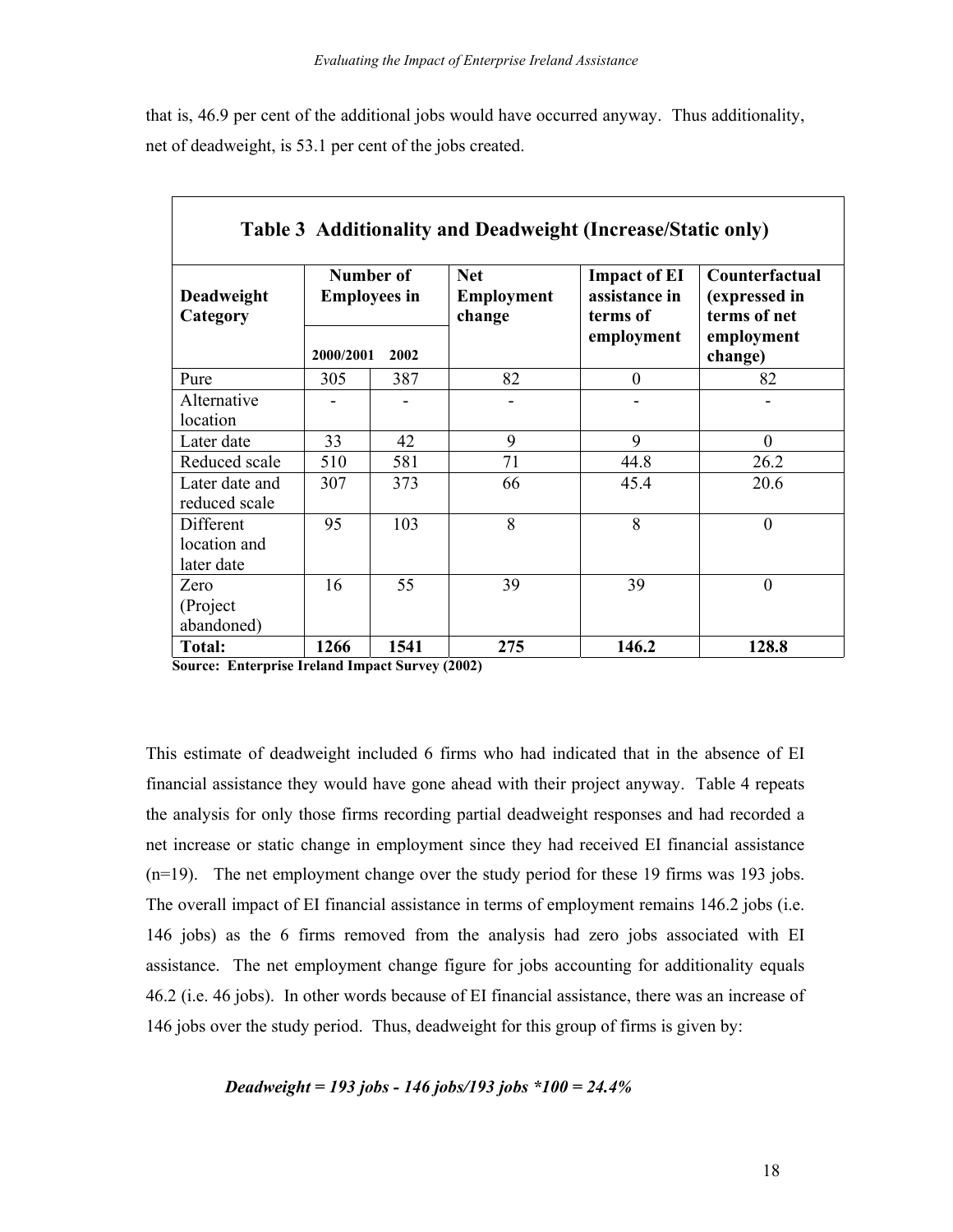that is, 24.4 per cent of the additional jobs would have occurred anyway. Thus additionality, net of deadweight, is 75.6 per cent of the jobs created.

| тарк – тааниланд ана всаамсідні (тистемогранст атнаг<br><b>Deadweight Category only)</b> |                                               |                              |                                           |                                                                |                                                                          |  |  |
|------------------------------------------------------------------------------------------|-----------------------------------------------|------------------------------|-------------------------------------------|----------------------------------------------------------------|--------------------------------------------------------------------------|--|--|
| Deadweight<br>Category <sup>(a)</sup>                                                    | Number of<br><b>Employees in</b><br>2000/2001 | 2002                         | <b>Net</b><br><b>Employment</b><br>change | <b>Impact of EI</b><br>assistance in<br>terms of<br>employment | Counterfactual<br>(expressed in<br>terms of net<br>employment<br>change) |  |  |
| Pure                                                                                     |                                               | $\qquad \qquad \blacksquare$ |                                           |                                                                |                                                                          |  |  |
| Alternative<br>location                                                                  |                                               |                              |                                           |                                                                |                                                                          |  |  |
| Later date                                                                               | 33                                            | 42                           | 9                                         | 9                                                              | $\overline{0}$                                                           |  |  |
| Reduced scale                                                                            | 510                                           | 581                          | 71                                        | 44.8                                                           | 26.2                                                                     |  |  |
| Later date and<br>reduced scale                                                          | 307                                           | 373                          | 66                                        | 45.4                                                           | 20.6                                                                     |  |  |
| Different location<br>and later date                                                     | 95                                            | 103                          | 8                                         | 8                                                              | $\overline{0}$                                                           |  |  |
| Zero<br>(Project)<br>abandoned)                                                          | 16                                            | 55                           | 39                                        | 39                                                             | $\overline{0}$                                                           |  |  |
| Total:                                                                                   | 961                                           | 1154                         | 193                                       | 146.2                                                          | 46.8                                                                     |  |  |

**Table 4 Additionality and Deadweight (Increase/Static Partial** 

**Source: Enterprise Ireland Impact Survey (2002)**

Turning to those case study firms  $(n=17)$  who recorded a net decline in employment in the period under analysis we must utilise a different conceptual approach. For each of these firms the impact of EI financial assistance is calculated in the same way but, in the context of declining net overall employment, the counterfactual must be expressed in terms of jobs maintained or safeguarded. Accordingly, it is now possible to estimate that the number of jobs maintained or safeguarded over the period 2000/2001 to 2002 was 100.79 (i.e., 101 jobs). These jobs represent 6.7 per cent of the base employment (1,498 jobs) in these firms. However, for the purposes of creating an estimate of additionality the number of jobs maintained or safeguarded can be expressed as a percentage of the total net employment loss (222 jobs) within this group of firms (45.4%). In other words in the absence of EI financial assistance to these 17 firms the scale of job loss would have been more than twice as much again – that is, additionality is estimated as 45.4 per cent. Focusing only on those firms in this group who were in the partial deadweight category (i.e., excluding the two firms who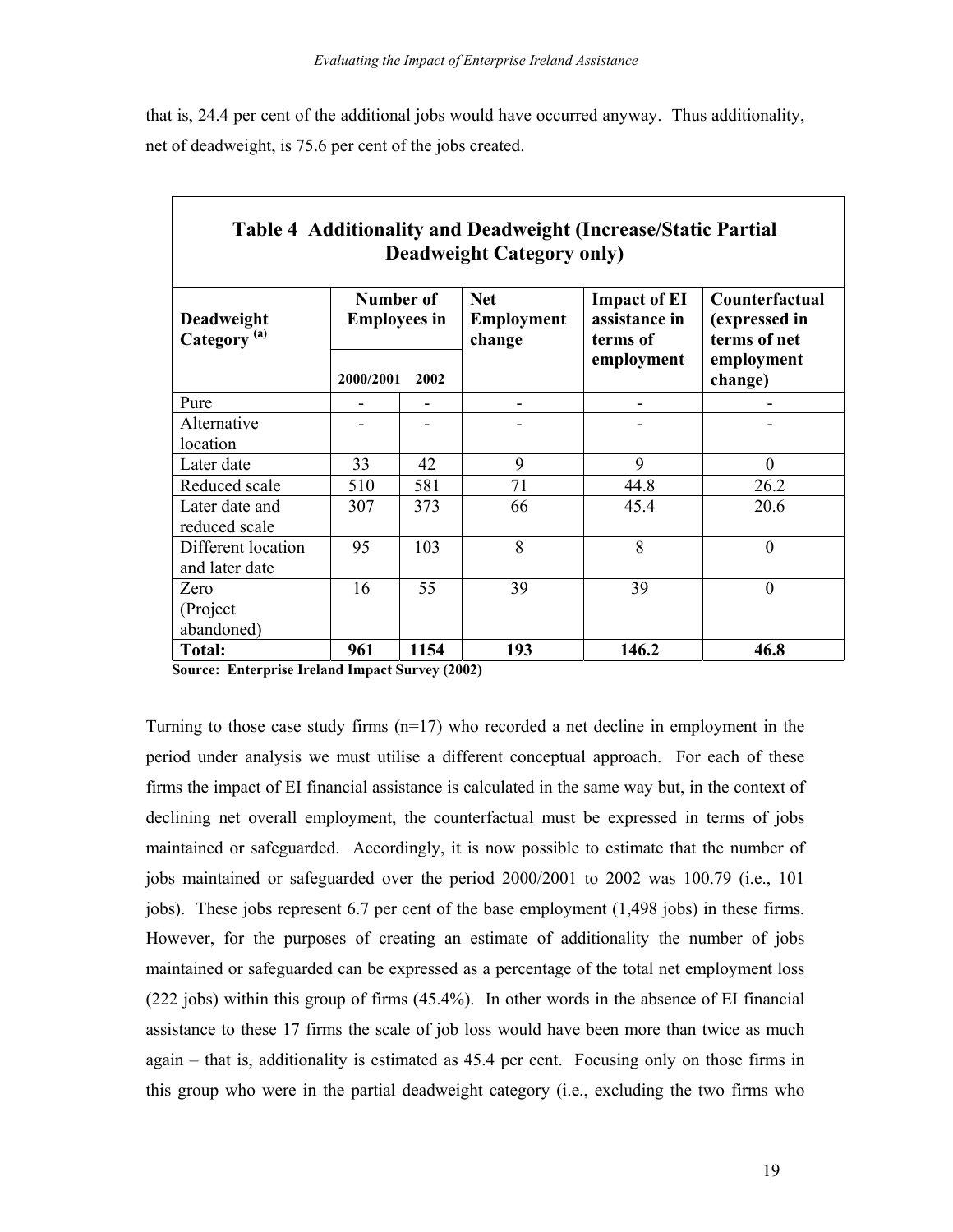would have gone ahead with the project anyway) the number of jobs maintained or safeguarded as a result of EI financial assistance remains the same (i.e., 101 jobs) but the total net employment loss falls to 211 jobs. Therefore, in this case additionality is estimated as 47.8 per cent.

In summary, therefore, the case study approach has resulted in four estimates of **additionality** for the impact of EI financial assistance:

- **53.1%** (deadweight  $= 46.9\%$ ) for those firms with a net increase/static employment change (pure and partial deadweight categories)
- **75.6%** (deadweight  $= 24.4\%$ ) or those firms with a net increase/static employment change (partial deadweight categories only)
- $\bullet$  **45.4%** (deadweight = 54.6%) for those firms with a net decline in employment (pure and partial deadweight categories)
- **47.8%** (deadweight  $= 52.2\%$ ) for those firms with a net decline in employment (partial deadweight categories only)

Another way of aggregating these results is to return to the self-assessment categories of deadweight presented above in Table 1. Using the above estimates of deadweight/additionality for the partial deadweight categories (i.e., 24.4% and 52.2% deadweight) we can now construct a simplified overall estimate of deadweight based on the proportion of firms in each category (Table 5). The final column presents the results of this exercise and was calculated as follows. First, 19 per cent of the case study firms can be attributed a deadweight estimate of 100 per cent as they would have gone ahead with the project regardless of EI financial assistance. Second, 73.8 per cent of the firms were categorised as recording partial deadweight and these can be split into a further two groups: those with a net increase or no change in employment (42.8%) and those who had a net employment decline (31%). Using the partial deadweight estimates of 24.4 and 52.2 per cent for these two groups (derived from the two approaches outlined above), and multiplying by the proportion of firms in each group, this results in estimates of partial deadweight of 10.5 and 16.7 per cent respectively. Third, those firms who indicated that they would have completely abandoned the project in the absence of EI financial assistance were attributed a deadweight estimate of 0 per cent.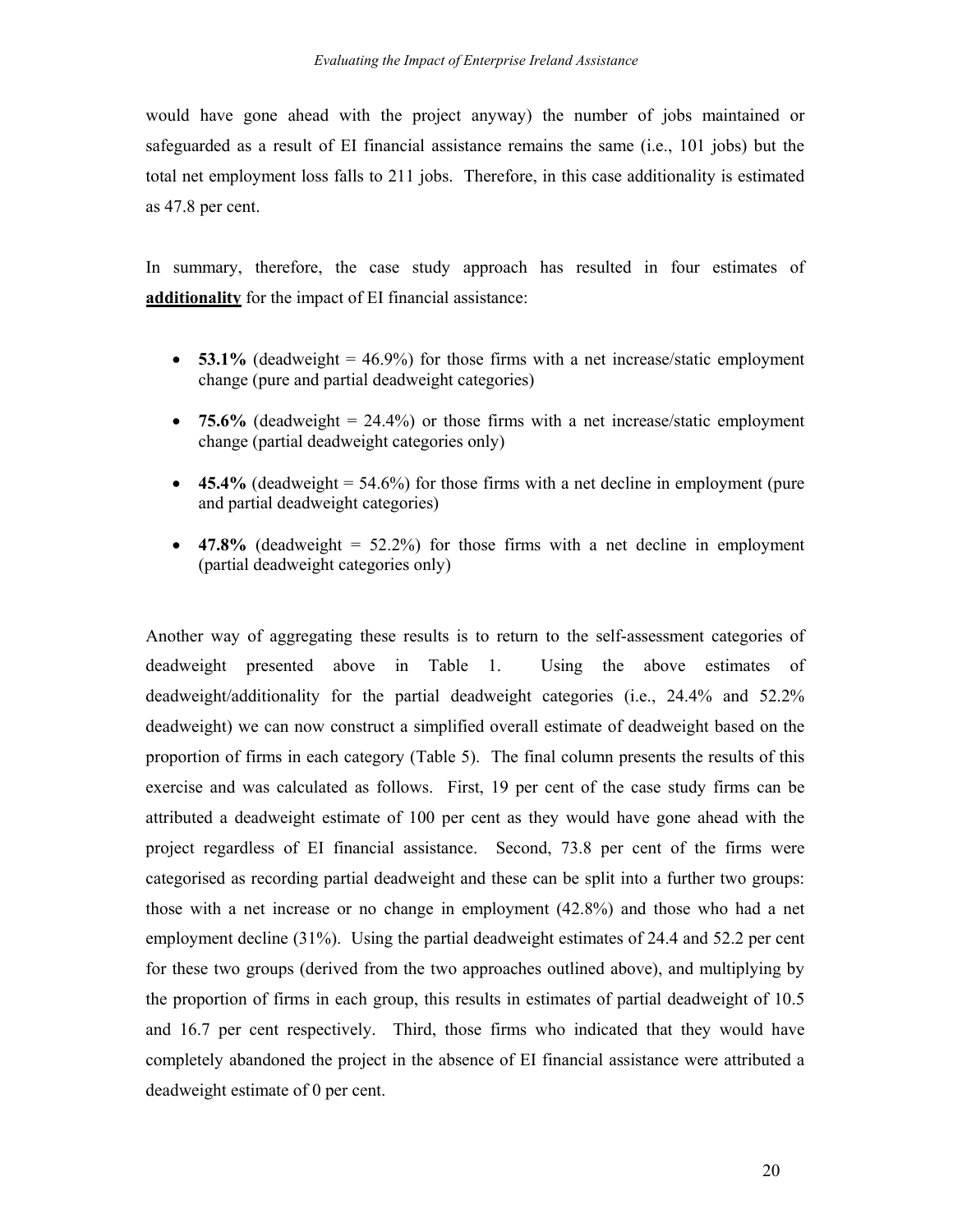| Deadweight<br>Category                                       | Percentage of<br><b>Firms</b><br>(No. of firms) | Deadweight<br><b>Estimate</b> | Weighted<br>Deadweight<br><b>Estimate</b> |
|--------------------------------------------------------------|-------------------------------------------------|-------------------------------|-------------------------------------------|
| Pure (100%) deadweight                                       | $19\%$ (8)                                      | 100%                          | 19.0%                                     |
| Partial deadweight<br>(different location)                   | $0\%$ (0)                                       |                               |                                           |
| Partial deadweight<br>(later date)                           | $7.1\%$ (3)                                     | 24.4%                         |                                           |
| Partial deadweight<br>(reduced scale)                        | $35.7\%$ (15)                                   | (increase/static)<br>$n=18$   | 10.5%                                     |
| Partial deadweight<br>(later date and reduced scale)         | $28.6\%$ (12)                                   | 52.2%<br>(decline)            | 16.7%                                     |
| Partial deadweight<br>(different location and later<br>date) | $2.4\%$ (1)                                     | $n=13$                        |                                           |
| Zero deadweight                                              | $7.1\%$ (3)                                     | 0%                            | $0\%$                                     |
| <b>Overall Estimate of</b><br><b>Deadweight</b>              |                                                 |                               | 46.2%                                     |

**Source: Enterprise Ireland Impact Survey (2002)**

Summing these four weighted deadweight estimates we arrive at an overall deadweight estimate of 46.2% (i.e., additionality of 53.8%) for the impact of EI financial assistance on the 42 case study firms. This lies within the range of additionality estimates presented above (45.4% to 75.6%) which are based solely on our methodology of calculating an counterfactual at the individual firm.

We must also bear in mind that, as was established above, the firms included in the survey were drawn from a population of EI clients which represent just over two-thirds of EI expenditure in the period chosen for this study.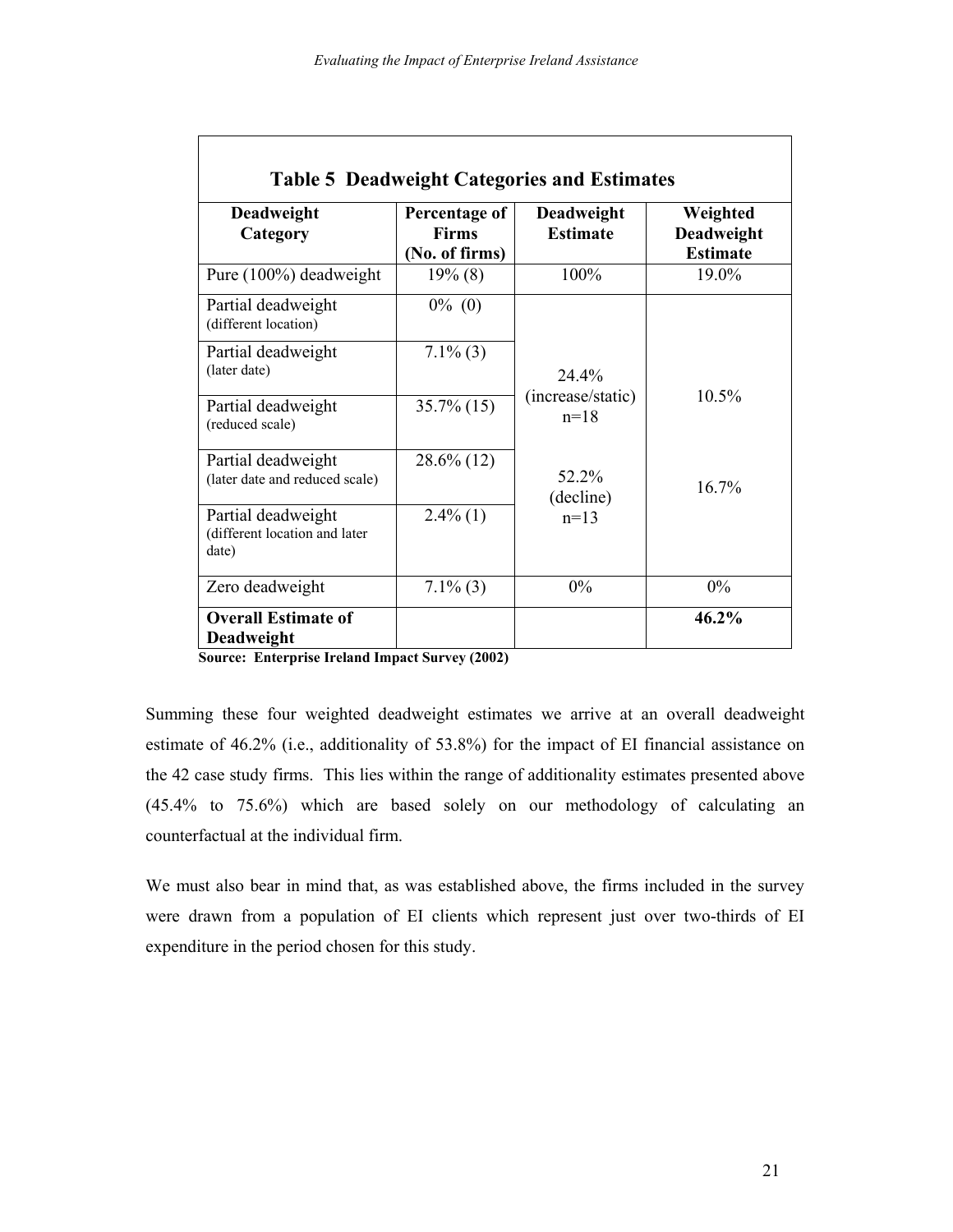## **4.3 A Framework for Estimating Displacement**

#### *4.3.1 An Overall Estimate*

The second element in the calculation of the additionality of Enterprise Ireland assistance is displacement. The questions adopted in the case study interviews to capture an estimate of displacement have already been outlined earlier in the paper. Following on from these questions it can be seen that in the current study on average 36.2 per cent of the survey firms' sales were sold nationally. The remainder of sales were thus sold internationally.

Table 6 shows (a) the percentage of the survey firms' sales which are sold nationally, and (b) the percentage of sales by the survey firms which compete mainly with other firms nationally. Both (a) and (b) are used to calculate displacement nationally (i.e. the displacement associated with EI intervention in Ireland). One would assume, therefore, that where there is a strong tendency towards export markets, regarding sales and competitors, that displacement would be lower. Table 6 uses information regarding (a) and (b) to derive an estimate for displacement associated with EI financial assistance over the study period.

From Table 6 one can see that 36.2 per cent of firms' sales were sold nationally (the remainder were sold internationally). 22.3 per cent of sales, by survey firms, competed mainly with other firms nationally (i.e. import substitution thus occurred in 77.7% of sales). Bringing these two figures together an estimate for displacement of 8.1 per cent is derived (that is, 36.2% of 22.3%). From this it can be concluded that 8.1 per cent of sales from EI assisted firms displaces output and jobs from other Irish firms. The remainder of this section provides some disaggregated estimates of displacement within the sample of case study firms. Although this level of disaggregation was not undertaken for the deadweight estimates due to the potential increased error term associated with even smaller numbers of respondents on self-assessment questions, we do this with some confidence for displacement due to the more factual nature of the information demanded from the owner-manager.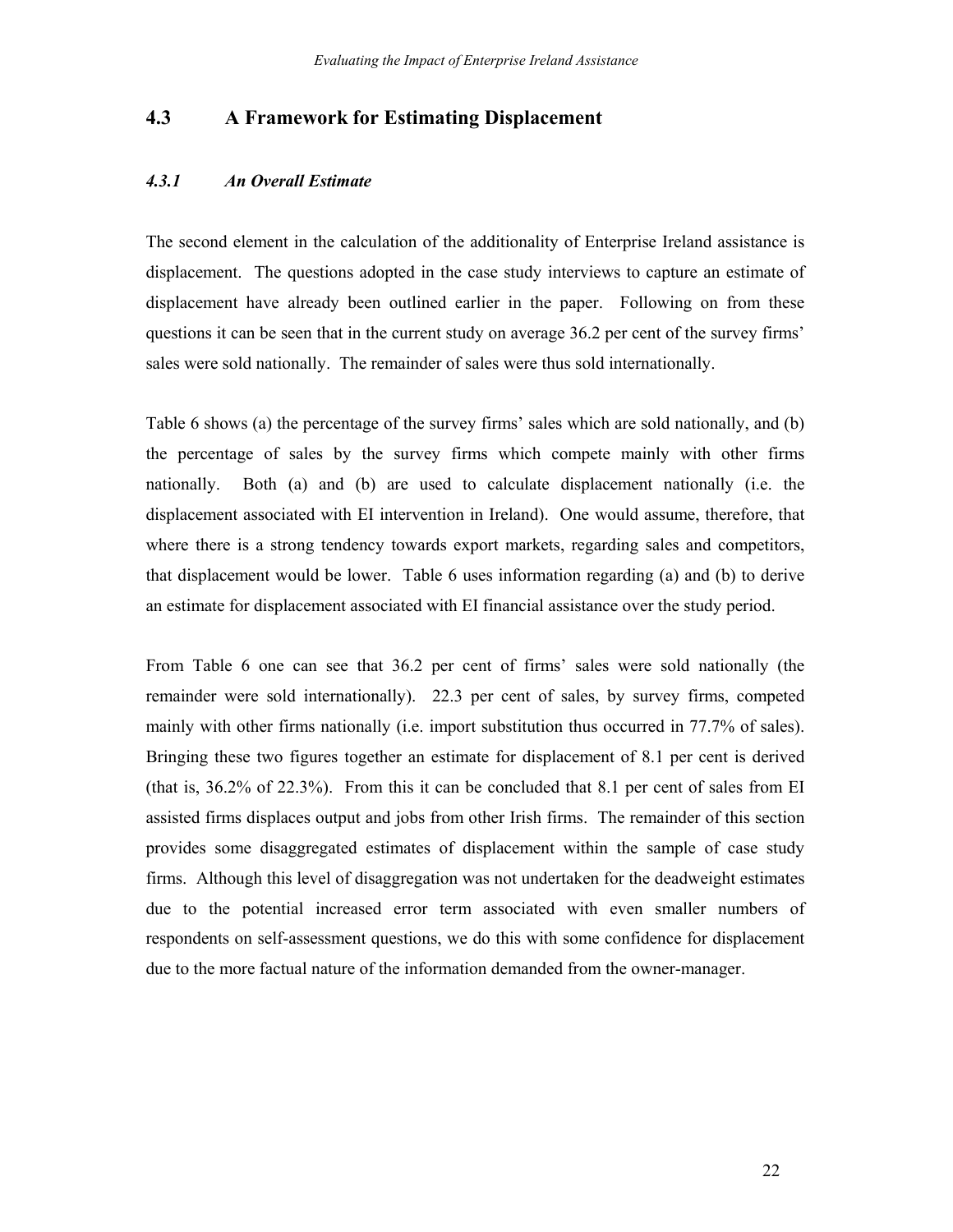| % of firms' sales sold<br>nationally <sup>(a)</sup> | % of sales by survey firms which<br>compete mainly with other firms<br>nationally <sup>(b)</sup> |
|-----------------------------------------------------|--------------------------------------------------------------------------------------------------|
| 362                                                 | 223                                                                                              |

**Source: Enterprise Ireland Impact Survey (2002)**

#### *4.3.2 HPSUs versus Expansions*

Bearing in mind that 12 of the 42 firms in the sample are HPSUs with the remaining 30 firms Expansions, this section provides a comparative analysis of displacement estimates between the two sets of firms. The *a priori* reasoning here is that displacement will be lower for HPSUs on the grounds that they were assisted by EI primarily on the strength of their export potential. Table 7 provides a summary of displacement estimates for HPSUs compared to Expansions.

From Table 7 one can see that, in the case of HPSUs, 29.8 per cent of firms' sales were sold nationally (the remainder were sold internationally). It has been estimated from information provided by the survey firms that 17 per cent of sales by HPSUs competed mainly with other firms nationally (i.e. import substitution thus occurred in 83.0% of sales). In the case of the Expansions in the sample, 38.8 per cent of firms' sales were sold nationally (the remainder were sold internationally). 24.5 per cent of sales by Expansions competed mainly with other firms nationally (i.e. import substitution thus occurred in 75.5% of sales).

<sup>&</sup>lt;sup>4</sup> Import substitution in this sense implies that Enterprise Ireland assisted firms replace imports with domestic (national production).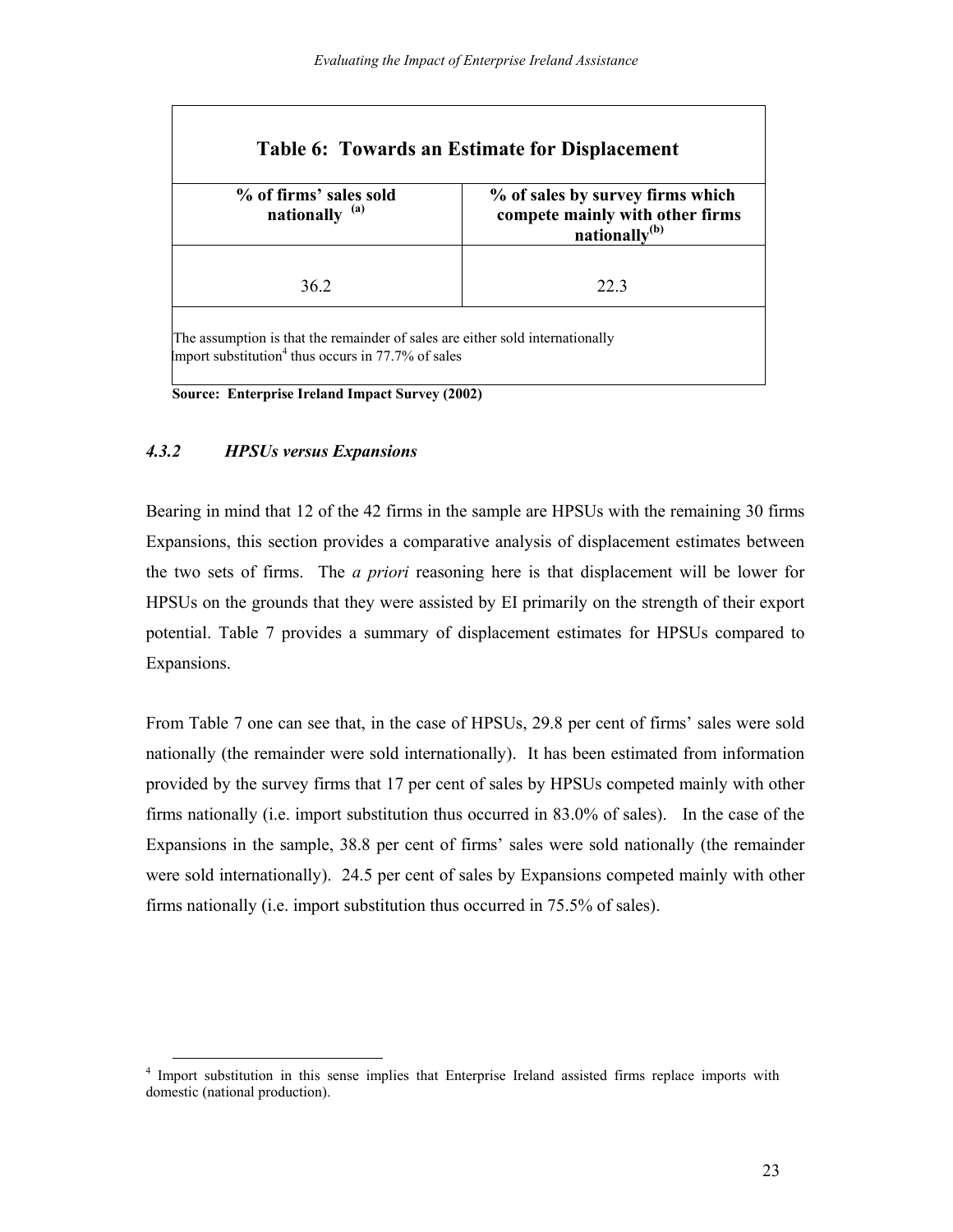|                   | % of firms'<br>sales sold<br>nationally $^{(a)}$ | <b>Table 7: Displacement Estimates: HPSUs versus Expansions</b><br>% of survey firms who<br>compete mainly with<br>other firms<br>nationally <sup>(b)</sup> | <b>Displacement</b><br>Estimate <sup>(c)</sup> |
|-------------------|--------------------------------------------------|-------------------------------------------------------------------------------------------------------------------------------------------------------------|------------------------------------------------|
| <b>HPSUs</b>      | 29.8                                             | 17.0                                                                                                                                                        | 51                                             |
| <b>Expansions</b> | 38.8                                             | 24.5                                                                                                                                                        | 95                                             |

**(a)** The assumption is that the remainder are sold internationally.

**(b)** Import substitution thus occurs in 83.0 per cent of sales for HPSUs and 75.5% of sales for Expansions. Import substitution in this sense implies that EI assisted firms replace imports (international) with domestic (national) production.

**(c)** Bringing the figure for the percentage of firms' sales sold nationally together with the figure for the percentage of survey firms who compete mainly with other firms nationally allows us to calculate an overall estimate of displacement. For example, in the case of HPSUs  $(29.8\% \text{ of } 17.0\%) = \text{a displacement}$ estimate of 5.1%. In the case of Expansions 38.8% of  $24.5\%$  = a displacement estimate of 9.5%.

|  | <b>Source: Enterprise Ireland Impact Survey (2002)</b> |  |  |  |  |
|--|--------------------------------------------------------|--|--|--|--|
|--|--------------------------------------------------------|--|--|--|--|

Bringing these figures together, an estimate for displacement of 5.1 per cent (i.e. 29.8% of 17%) is derived in the case of the HPSU firms in the sample. From this it can be concluded that 5.1 per cent of sales from EI assisted HPSU firms displaces output and jobs from other national firms. The corresponding displacement figure in the case of the expansion firms in the sample is 9.5 per cent (i.e. 38.8% of 24.5%). This confirms the *a priori* reasoning set out above, where one might anticipate that firms receiving assistance for expansion purposes are more likely to cause displacement given that over time they are more likely to have penetrated the market and competed more vigorously than HPSUs which are new to the market and therefore likely to have less immediate impact in terms of displacement. One might also expect that a certain time lag effect is in place regarding the impact of displacement. Many of the HPSUs in the sample are also in new niche highly specialised hitech markets such as computer and related activities. Such firms are therefore in all probability less likely to cause displacement than already existing firms who received assistance from EI and who are operating in more traditional sectors of the economy such as food and clothing. To further test this hypothesis, the section which follows examines the impact of displacement in the case of hi-tech firms in computer and related service activities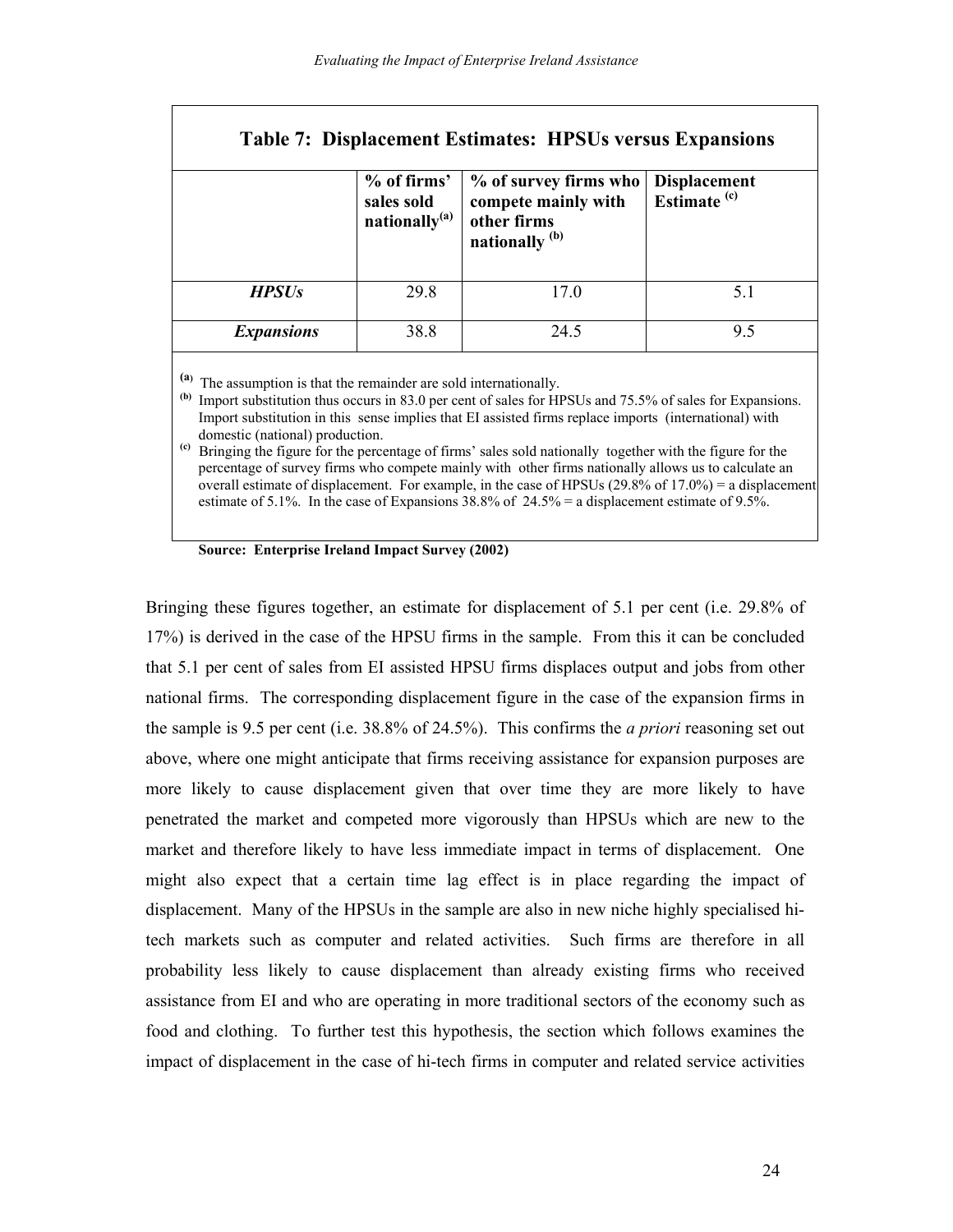to the other firms in the sample, which to a large extent comprise manufacturing/production firms in the more traditional sectors of food and clothing.

#### *4.3.3 Sectoral Comparisons*

 $\overline{a}$ 

From Table 8 one can see that in the case of the Hi-Tech firms<sup>5</sup> in the sample (n=19), 26.7 per cent of firms' sales were sold nationally (the remainder were sold internationally). In the case of Hi-Tech firms 16.5 per cent of their sales competed mainly with other firms nationally (i.e. import substitution thus occurred in 83.5% of sales). In the case of the more traditional firms<sup>6</sup> in the sample ( $n=23$ ), 44.1 per cent of firms' sales were sold nationally (the remainder were sold internationally). For these more traditional firms it was ascertained that 27.6 per cent of their sales competed mainly with other firms nationally (i.e. import substitution thus occurred in 72.4% of sales).

Bringing the figures together, an estimate for displacement of 4.4 per cent (i.e. 26.7% of 16.5%) is derived in the case of the Hi-Tech firms in the sample. From this it can be concluded that 4.4 per cent of sales from EI assisted Hi-Tech service firms displaces output and jobs from other national firms. The corresponding displacement figure in the case of the more traditional firms in the sample is 12.2 per cent (i.e. 44.1% of 27.6%). Therefore, as anticipated in the previous section, the Hi-Tech firms in the sample, due to a combination of the niche markets (e.g. internet services, telematics, mobile payment platform etc) in which they operate combined with the high percentage of international sales and the international location of their competitors, are less likely to cause displacement than their counterparts in more traditional sectors of the Irish economy such as food, clothing, ceramic and wood.

 $<sup>5</sup>$  For the purposes of this study this was defined as computer and related service activities.</sup>

<sup>&</sup>lt;sup>6</sup> Defined as manufacturing/production firms in the more traditional sectors of the economy such as food and clothing.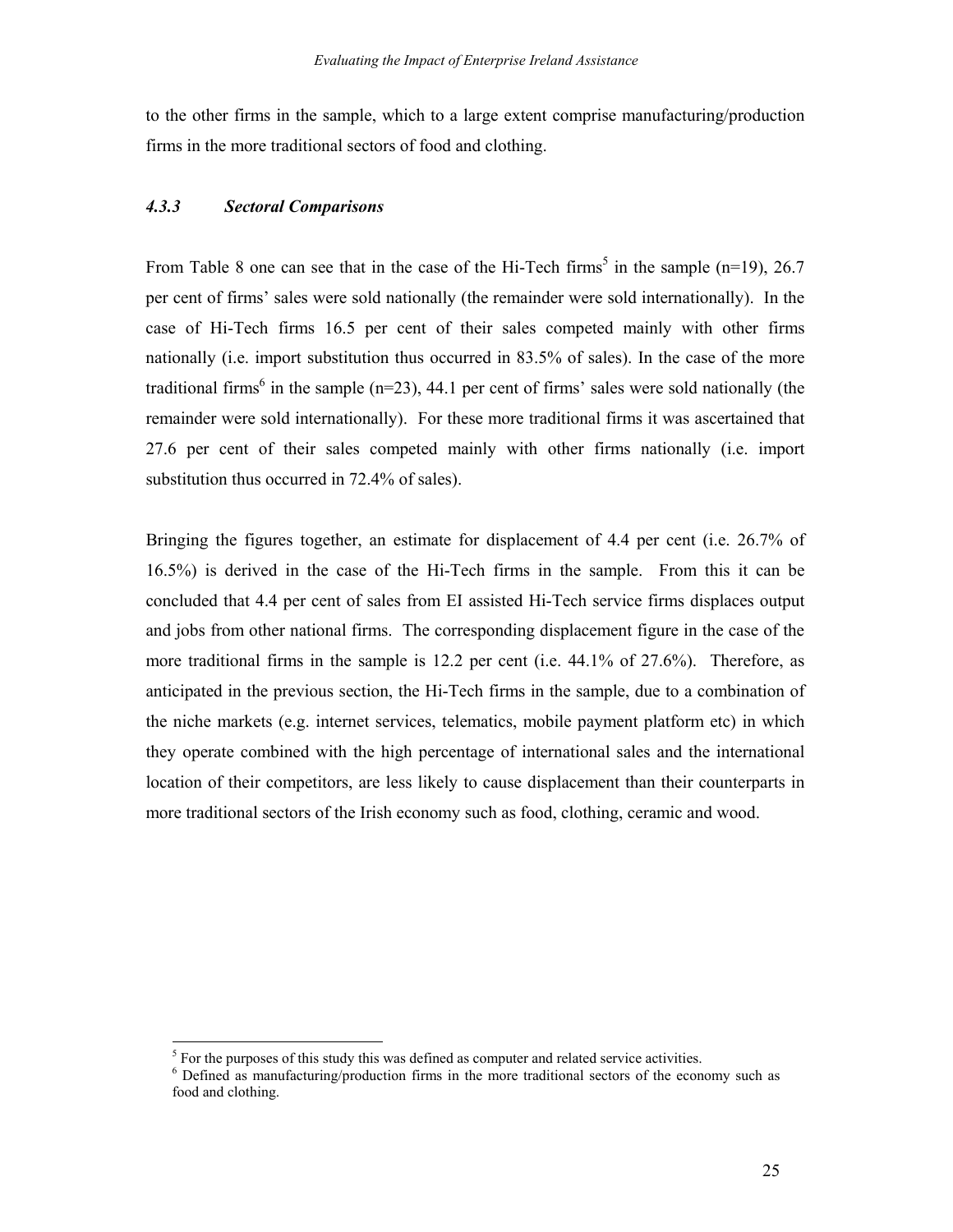| <b>Table 8: Displacement Estimates: A Sectoral Comparison</b> |                                                        |                                                                                          |                                         |  |  |
|---------------------------------------------------------------|--------------------------------------------------------|------------------------------------------------------------------------------------------|-----------------------------------------|--|--|
|                                                               | % of firms'<br>sales sold<br>nationally <sup>(a)</sup> | % of survey firms who<br>compete mainly with<br>other firms<br>nationally <sup>(b)</sup> | Displacement<br>Estimate <sup>(c)</sup> |  |  |
| Hi-Tech firms                                                 | 26.7                                                   | 16.5                                                                                     | 4.4                                     |  |  |
| <b>Traditional firms</b>                                      | 44.1                                                   | 27.6                                                                                     | 12.2                                    |  |  |

**(a)** The assumption is that the remainder are sold internationally.

**(b)** Import substitution thus occurs in 83.5% of sales in Hi-tech firms and 72.4% of sales in traditional firms. Import substitution in this sense implies that EI assisted firms replace imports (international) with domestic (national) production.

**(c)** Bringing the figure for the percentage of firms' sales sold nationally together with the figure for the percentage of survey firms who compete mainly with other firms nationally results in an overall estimate of displacement. In the case of Hi-Tech firms  $(26.7\% \text{ of } 16.5\%) = \text{a displacement estimate}$ of 4.4%. In the case of traditional firms  $44.1\%$  of  $27.6\%$  = a displacement estimate of 4.4%.

**Source: Enterprise Ireland Impact Survey (2002)**

#### *4.3.4 Size Comparisons*

 $\overline{a}$ 

On *a priori* grounds, one would expect that size of firm<sup>7</sup> would influence displacement. On the one hand, one might expect that small firms, employing less than 50 persons, are more likely to cause displacement given that small firms are generally more likely to sell their products nationally rather than to export, implying that displacement is likely to be higher. Hart and Scott (1994) found this in their study which assessed the contribution of selective financial assistance to small firms in terms of employment creation in Northern Ireland over the period 1986-90. They found that displacement is a greater problem with very small firms. The counter argument is also plausible. Larger firms (employing more than 50 persons) may be more likely to cause displacement in the sense that they may have a larger degree of market power (especially at local/regional and national levels) and may penetrate the market to the degree that they may end up displacing the output/employment of already

 $<sup>7</sup>$  Size in this case is measured in terms of employment reported by firms during face-to-face interviews</sup> relating to the year 2002.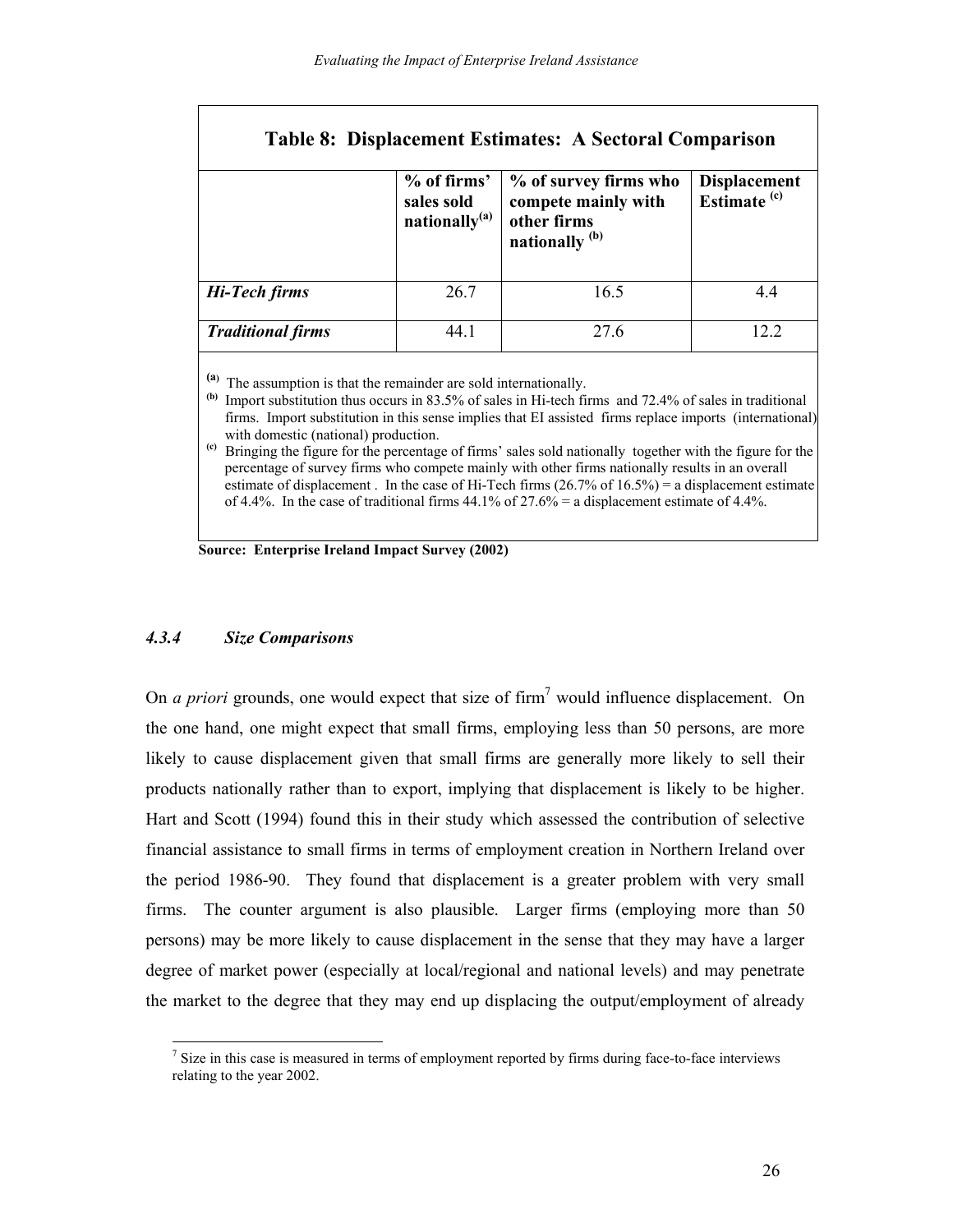existing firms due to their market impact. Tervo (1990) in his study which examined Finnish regional incentive policy using survey data on assisted firms found that firm size was one of the firm characteristics to impact on displacement. More precisely, he found that large firms were more likely to cause displacement effects.

In Table 9, the displacement estimates in the case of small versus large firms in the sample are presented. In the case of the small firms in the sample  $(n=24)$ , 33.8 per cent of their sales were sold nationally (the remainder were sold internationally). It was further established that 18.5 per cent of sales by small firms competed mainly with other firms nationally (i.e. import substitution thus occurred in 81.5% of sales). In the case of the large firms in the sample (n=18), 39.4 per cent of their sales were sold nationally (the remainder were sold internationally). It was further calculated that 27.7 per cent of sales, by large survey firms, competed mainly with other firms nationally (i.e. import substitution thus occurred in 72.3% of sales).

Bringing the figures together, an estimate for displacement of 6.4% per cent (i.e. 33.8% of 18.5%) is derived in the case of the small firms in the sample. From this it can be concluded that 6.4 per cent of sales from EI assisted small firms displaces output and jobs from other national firms. The corresponding displacement estimate for large firms in the sample is 10.9 per cent (i.e. 39.4% of 27.7%).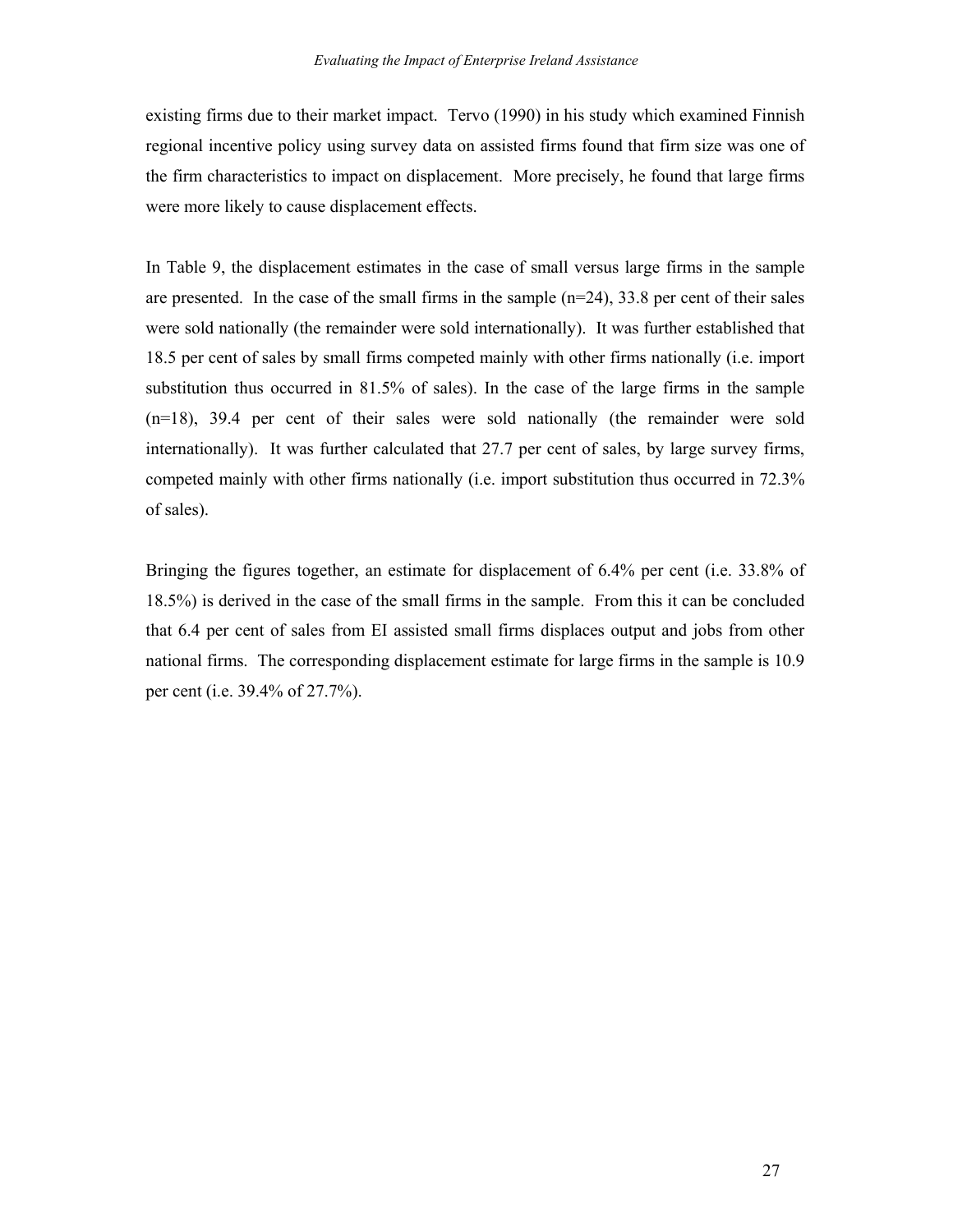| Table 9: Displacement Estimates: Small versus Large firms |                                                        |                                                                                                       |                         |  |  |
|-----------------------------------------------------------|--------------------------------------------------------|-------------------------------------------------------------------------------------------------------|-------------------------|--|--|
|                                                           | % of firms'<br>sales sold<br>nationally <sup>(a)</sup> | % of survey firms who Displacement<br>compete mainly with<br>other firms<br>nationally <sup>(b)</sup> | Estimate <sup>(c)</sup> |  |  |
| <b>Small Firms</b>                                        | 33.8                                                   | 18.5                                                                                                  | 6.4                     |  |  |
| Large firms                                               | 39.4                                                   | 27.7                                                                                                  | 109                     |  |  |

**(a)** The assumption is that the remainder are sold internationally.

**(b)** Import substitution thus occurs in 81.5% of sales (small firms) and 72.3% of sales (large firms). Import substitution in this sense implies that EI assisted firms replace imports (international) with domestic (national) production.

**(c)** Bringing the figure for the percentage of firms' sales sold nationally together with the figure for the percentage of survey firms who compete mainly with other firms nationally results in the overall displacement estimate. In the case of small firms (33.8% of 18.5%) = a displacement estimate of 6.4%. the case of large firms  $39.4\%$  of  $27.7\%$  = a displacement estimate of 10.9%.

**Source: Enterprise Ireland Impact Survey (2002)**

#### *4.3.5 Summary on Displacement*

The evidence in this section points to an estimate of displacement associated with EI financial assistance lying within the range 4.4 to 12.2 per cent. The estimates towards the lower end of the range are associated with HPSUs, Hi-Tech firms and small firms while the higher estimates are found within larger firms, Expansions and more traditional activities. The overall estimate of displacement for the 42 firms in the sample is **8.1 per cent**

## **4.4 Towards an Estimate of Additionality**

Using the above estimates of deadweight and displacement it is possible to arrive at some overall sense of the net additionality of EI assistance to Irish industry in the period under review. The summary estimate of deadweight presented in Table 5 was 46.2 per cent and combining this with the overall displacement estimate of 8.1 per cent we arrive at an estimate of net additionality of EI assistance in terms of employment for the sample firms.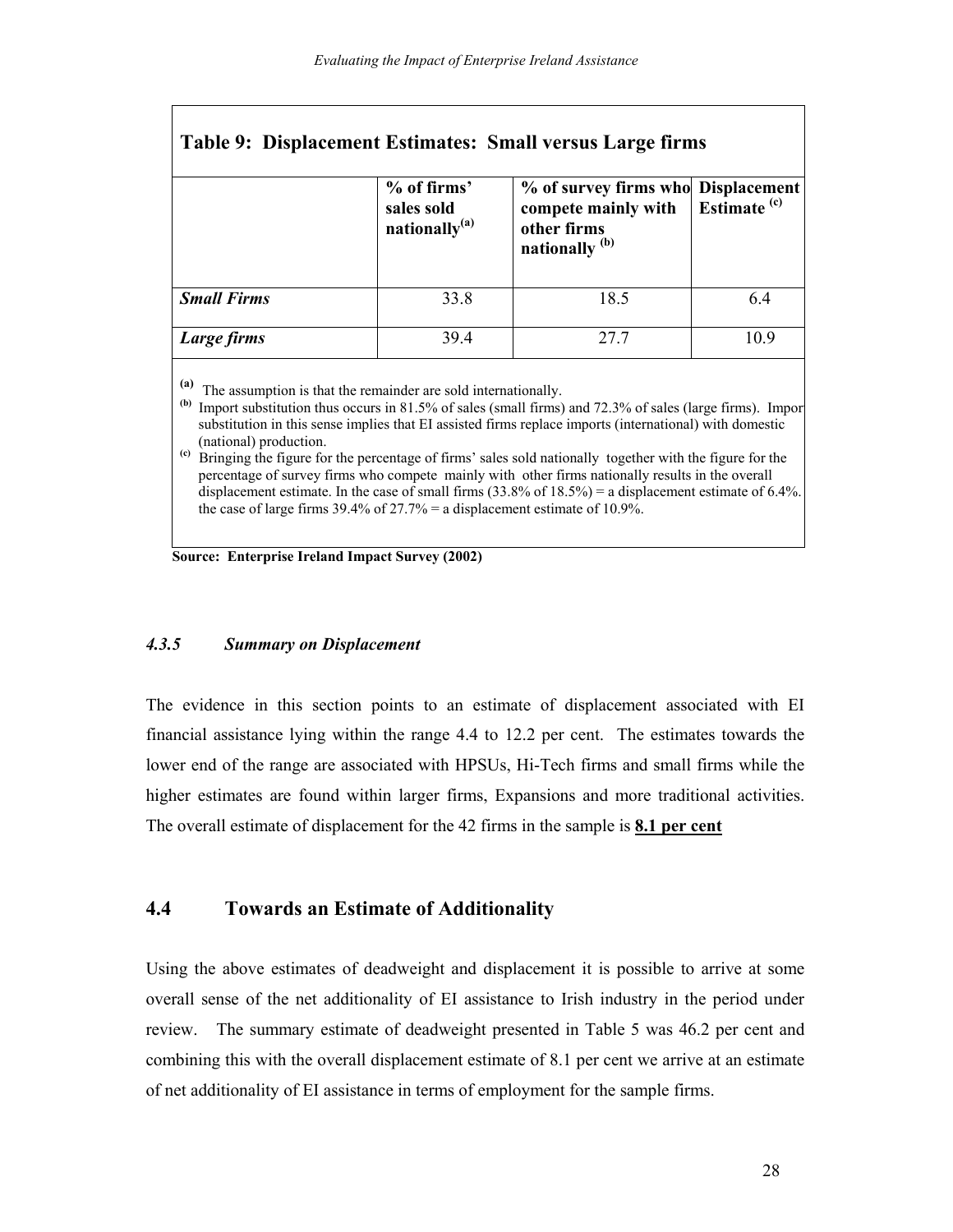From Table 2 the net employment change for the 42 case study firms was 53 jobs in the period 2000/2001 to 2002. Therefore, net employment change discounting deadweight (46.2%) and displacement (8.1%) can be calculated as 26.2 jobs which gives an overall estimate of net additionality of 49.4 per cent.

#### **5. Conclusion**

There is no one best methodological approach to estimating the net additionality of public assistance to industry. The approaches range from control group analysis using panels of assisted and non-assisted firms, cost-benefit analysis, shift-share techniques and selfassessment interview techniques all designed to build robust counter-factual scenarios. Each approach should be evaluated on a case-by-case basis due to the fact that each has its merits and demerits in different circumstances. As Turok (1991) outlined, *"Each approach is confronted by acknowledged technical and practical difficulties"* (p. 1547). This paper has concentrated on the self-assessment approach using face-to-face interviews with the ownermanagers of assisted firms and has provided an innovative method (building on the earlier work of Lenihan, 1999 and 2001) to enable the dimensions of partial deadweight to be incorporated into the overall estimate of deadweight. Although specific estimates have been presented which gives an overall assessment of 50 per cent net additionality for EI assistance it must be remembered that these estimates relate only to one specific year and to a sample of only 42 firms. Nevertheless, what is important is the methodological approach adopted in the paper rather than the results themselves. Our approach has provided a rigorous, structured, but at the same time user-friendly approach to evaluating the effects of financial assistance to individual firms.

One of the inherent difficulties of applying this methodology in the context of EI financial assistance to industry is the fact that a large proportion of that assistance was in the form of preference shares (see Figure 1) which are repayable to EI. To develop estimates of deadweight which are effectively more suited to the concept of a non-repayable grant regime are problematic and have not been addressed in this paper. For that reason, it has not been possible to develop a comparative dimension to this study because most comparator studies are more accurately developing estimates of "grant deadweight" which is not what is being measured here.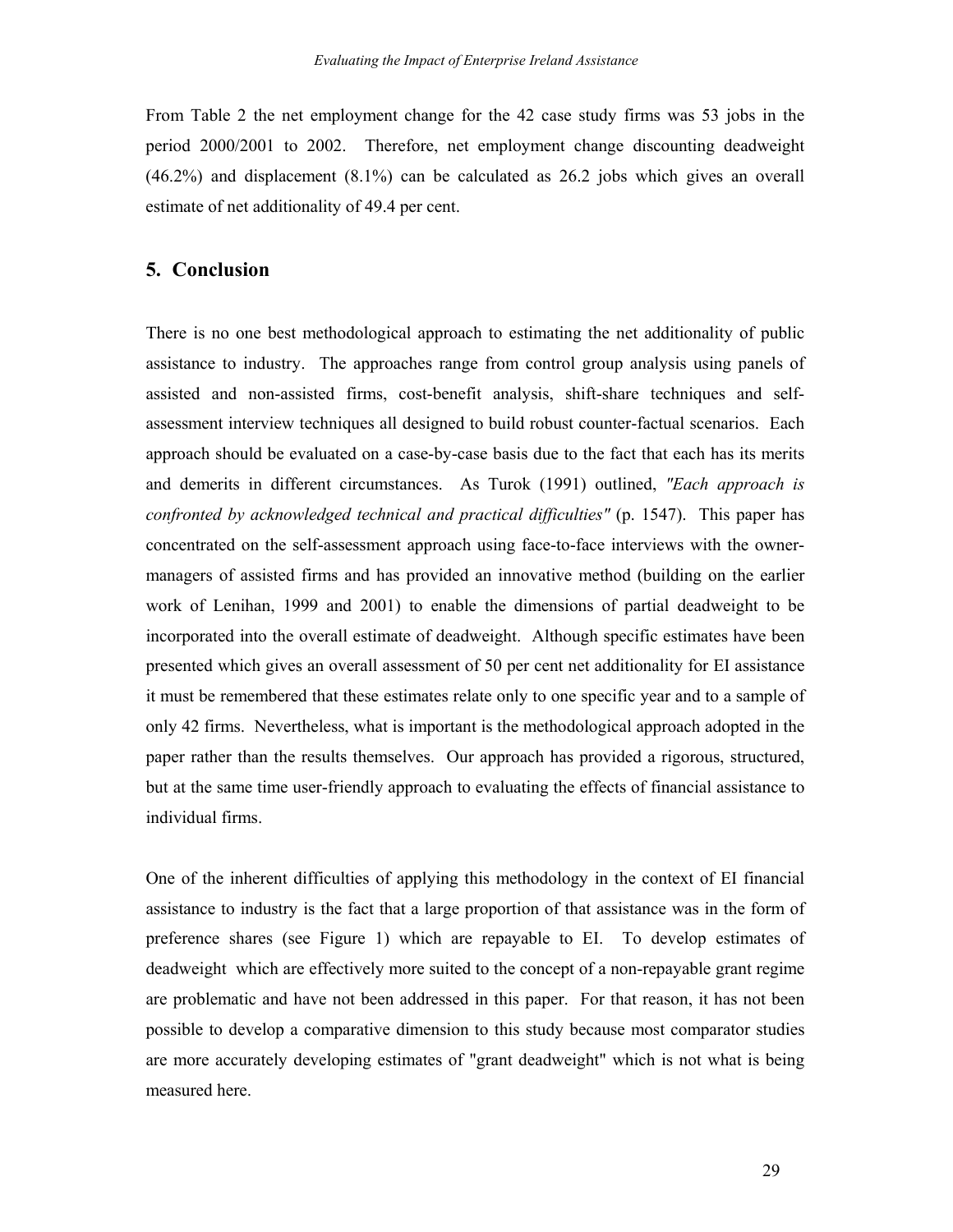#### **References**

Barnekov, T and Hart D, (1993) "The Changing Nature of US Urban Policy Evaluation: The Case of the Urban Development Grant" *Urban Studies* **30**(9) 1469-1483.

Culliton, J (1992) "A time for change: industrial policy in the 1990's" report of the Industrial Review Group, Chairman J Culliton (Stationary Office, Dublin).

Hart, M and Scott, R (1994) "Measuring the effectiveness of small firm policy: some lessons from Northern Ireland" *Regional Studies* **28**(8) 849-858.

King, J (1990) "Regional selective assistance 1980-84: an evaluation by the Department of Trade and Industry, the Industry Department for Scotland, and the Welsh Office Industry Department" (The Stationery Office, London).

Lenihan, H (1999) "An evaluation of a regional development agency's grants in terms of deadweight and displacement" *Environment and Planning C: Government and Policy* **17**(3) 303-318.

Lenihan, H (2001) "Industrial Policy in Ireland: Developing Appropriate Evaluative Frameworks" *PhD thesis, University of Ulster.* 

Reid, G C (1995) *Small Business Enterprise - An Economic Analysis* (Routledge, London).

Robinson, F and Wren, C (1987) "Evaluating the impact and effectiveness of financial assistance policies in the Newcastle metropolitan region" *Local Government Studies* **13**(3) 49-62.

Sheehan, M (1993) "Government financial assistance and manufacturing investment in Northern Ireland" *Regional Studies* **27**(6) 527-540.

Tervo, H (1990) "Factors underlying displacement: an analysis of Finnish regional incentive policy using survey data on assisted firms" *Applied Economics* **22** 617-628.

Turok, I (1991) "Policy evaluation as science: a critical assessment" *Applied Economics* **23** 1543- 1550